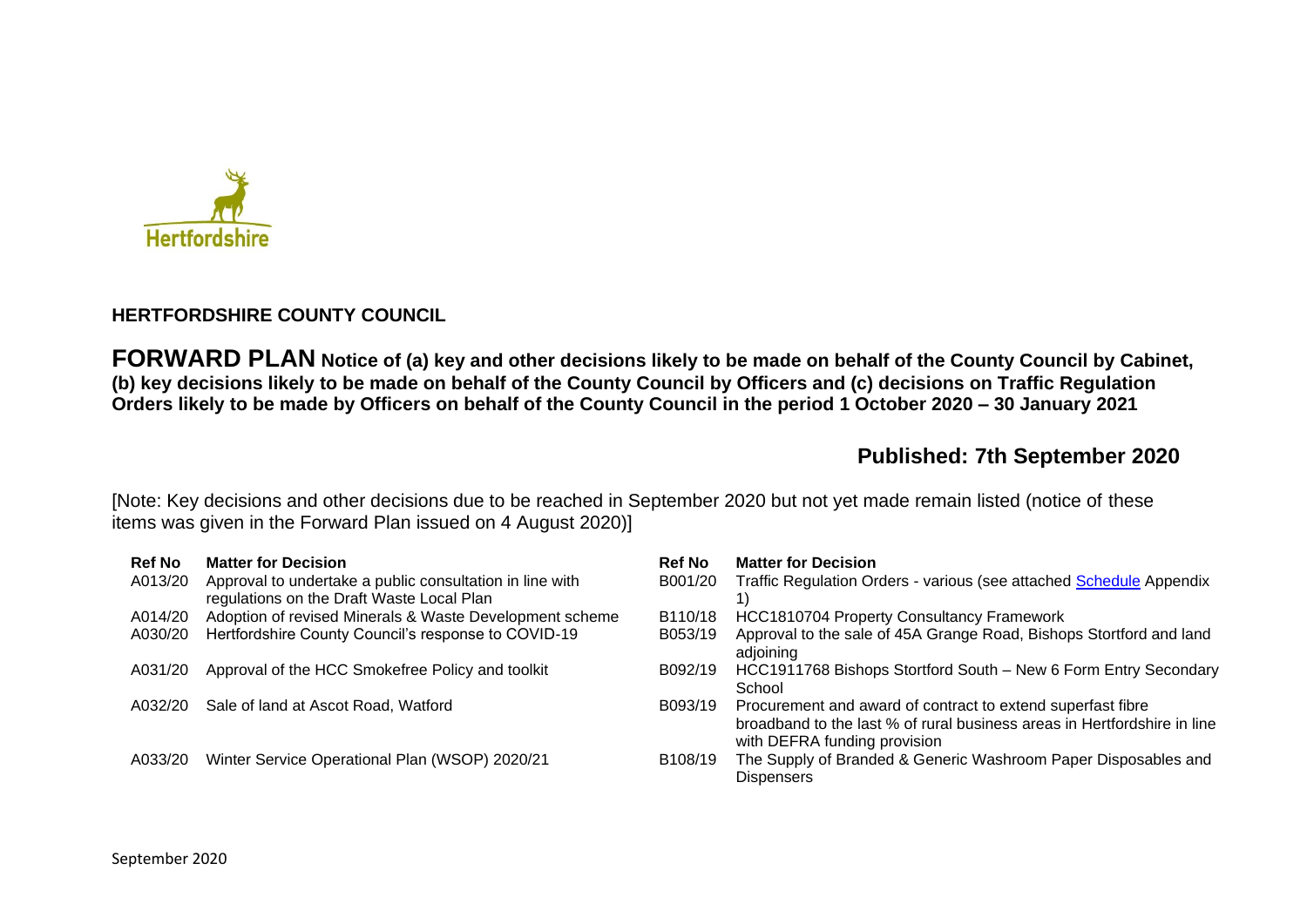A039/20 Whether to rebuild The Valley School in Stevenage, a community special school for children with Learning Difficulties (11-16 years), on its current site. A040/20 Whether or not to authorise the publication of a statutory notice to close the Primary Support Base (PSB) located at Andrews Lane Primary School with effect from January 2021 and to agree the change in the age range of Rivers Education Support Centre (ESC) from 11-16 to 5-16 years (conditional on outcome of the full statutory process for the PSB); and the capital funding for the ESC A046/20 Support to care providers during Covid pandemic B012/20 HCC2011982 No Ref Update on Central Government's Devolution Agenda B013/20 HCC2011983 A029/20 Approve the re-development of Hertford Fire & Ambulance **Station** A012/20 Approval to undertake second pre-submission publication of the Minerals Local Plan in line with regulations; and approval for subsequent submission of the document to the Secretary for State for independent examination A041/20 Increase in the Executive Member Board delegated approval limit for Herts Living Ltd small site loans.<br>A047/20 Invest to Transform - Learning Disability Services

#### B110/19 Supply of Educational Furniture, Desking & Seating

- B122/19 The supply of Disposable Gloves & Personal Protective Equipment (PPE)
- Woodfield School, Replacement of existing temporary building with new 16 bay modular building. Lakeside School - Demolition of existing 3 detached timber buildings to replace with new 3 classroom rendered modular building B017/20 HCC2011967 - The Bishops Stortford High School – Design & Build Contract Early Works A035/20 Hertfordshire County Council's response to COVID-19 B018/20 HCC2011970 - Bishops Stortford North Secondary - Design & Build Contract in respect of new build works B024/20 Award of various school transport and local bus contracts (services starting September 2020) A036/20 HCC's admission arrangements for 2022/23 B027/20 HCC2012045 Measured term contract for the provision of repairs, planned maintenance and minor works - Mechanical & Electrical: Award of contract A037/20 Q1 Finance Budget Monitor B038/20 HCC2012130 Valentine Farm - Demolition of existing 3 bed residential House and construction of new 3 bed residential house – Award of contract B040/20 Award of contract for the provision of a Street Sweeping Service **A047/20 Invest to Transform – Learning Disability Services** B042/20 Delivery Agreement for the provision of Pre-Construction works for the Eastern Waste Transfer Station – Award of contract **A048/20 Update on devolution agenda** B048/20 Approve proposals to develop a new SEND (Special Educational Needs & Disability) Information, advice and support offer based on consultation, which closed 14/6/20 **A049/20 LED street lighting illumination strategy** B051/20 Approve criteria for shortlisting Sustainable Travel Towns programme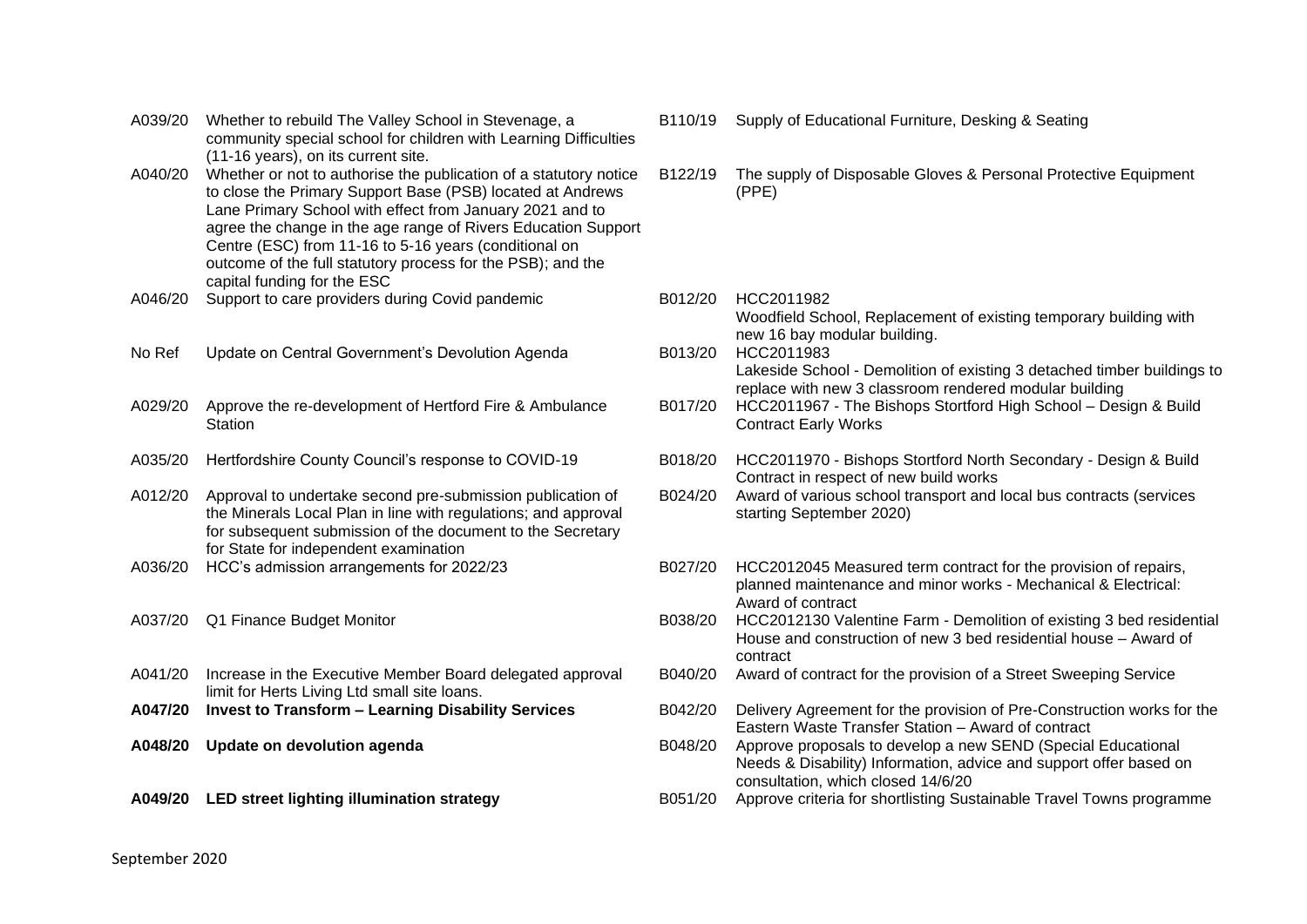- A038/20 Hertfordshire County Council's response to COVID-19 B053/20 Grounds Maintenance tender for schools in Hitchin area Award of
- A016/20 To agree the recommendations as set out in The Air Quality Plan for Broxbourne (Broxbourne Local No2 Plan – Outline Business Case)
- A042/20 Approve proposals to develop a new SEND (Special Educational Needs & Disability) Information, advice and support offer based on consultation, which closed 14/6/20<br>Hertfordshire County Council's response to COVID-19
- 
- 
- 
- **A050/20 To consider whether to indemnify the Chief Legal Officer, in his capacity as Returning Officer for the County Council elections, in respect of any liability falling on him personally arising from the conduct of that post.**
- **A051/20 Approve the Strategic Business Case for the redevelopment of the Longfield Joint Emergency Services Academy**
- 
- 
- contract B054/20 Grounds Maintenance tender for schools in Ware and Hertford area - Award of contract B055/20 Grounds Maintenance tender for schools in Bishops Stortford, Buntingford and Puckeridge area - Award of contract A043/20 Hertfordshire County Council's response to COVID-19 B056/20 Grounds Maintenance tender for schools in Stevenage (primary schools) area - Award of contract A044/20 Q2 Finance Budget Monitor **BOST/20** Grounds Maintenance tender for schools in Stevenage (secondary schools) area - Award of contract A045/20 Speed Management Strategy final adoption (post consultation) B058/20 Grounds Maintenance tender for schools in Letchworth area - Award of contract B059/20 Grounds Maintenance tender for Facilities Management sites, Children's Services, Adult Care Services, Libraries. Award of Contract B062/20 Contract for the provision of container haulage services, recycled metals disposal and automotive battery disposal. **A052/20 Approval of the Sustainable Hertfordshire Action Plan** B063/20 Contract for the provision of dry recyclables, hard plastics and wood disposal. **A053/20 Invest to Transform – Learning Disability Services** B064/20 Contract for the provision of green waste disposal. B065/20 Implementing Phase 2 of an assistive technology pilot across one locality to test out and evaluate new digital technologies to support people's independence and increase their ability to stay in their own home. Phase 2 to be conducted using the same approach as the initial
	- Proof of Concept pilot B066/20 HCC2012259 – Ickleford School – Undertake heating & domestic pipework replacement (including heating emitters) & upgrade to plant room
	- B067/20 HCC2012260 -Swing Gate School Undertake heating & domestic pipework replacement (including heating emitters) & upgrade to plant room
	- B068/20 HCC2012261 Prae Wood School Undertake heating & domestic pipework replacement (including heating emitters) & upgrade to plant room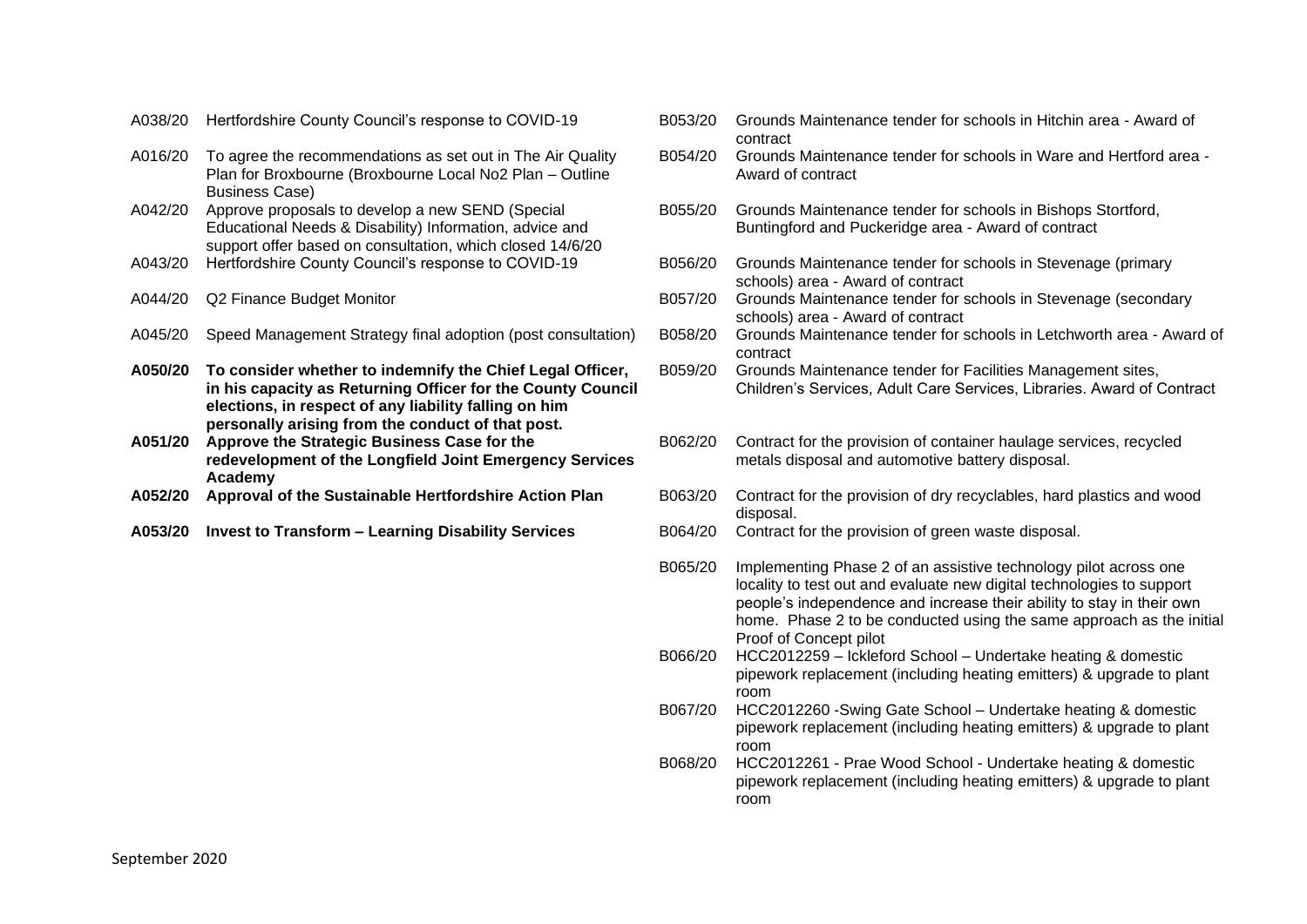| B069/20        | HCC2012262 - Kings Langley Primary School - Undertake heating &<br>domestic pipework replacement (including heating emitters) & upgrade |
|----------------|-----------------------------------------------------------------------------------------------------------------------------------------|
|                | to plant room                                                                                                                           |
| B070/20        | Pre-Construction Services Agreement for the provision of a new First                                                                    |
|                | School at Buntingford.                                                                                                                  |
| B071/20        | Award of contract for the Sensory Support Tender                                                                                        |
| B072/20        | Award of contract for the Communicator and Intervenor Service                                                                           |
| B073/20        | <b>Shared Managed Services Contract Extension</b>                                                                                       |
| <b>B074/20</b> | <b>HCC2012309 Project Management for Buntingford First School</b>                                                                       |
| B075/20        | Window Cleaning tender for Educational and Non-education                                                                                |
|                | establishments within Hertfordshire - Award of contract                                                                                 |
| B076/20        | Framework Agreement for the Supply of Cut Paper & Card Size A3                                                                          |
|                |                                                                                                                                         |
|                | & A4                                                                                                                                    |
| B077/20        | Recommissioning of Overnight Short Breaks for CYP (Children &                                                                           |
|                | Young People) with SEND (Special Educational Needs &<br><b>Disability) and/or Complex Health Needs</b>                                  |

**\*\*** The address from which, subject to any prohibition or restriction on their disclosure, copies of, or extracts from, any document listed is available from County Hall, Pegs Lane, Hertford. SG13 8DE. Other documents relevant to these matters may be submitted to the decision maker. To request details of such documents (if any) as they become available, contact Deborah Jeffery, Assistant Manager, Democratic Services by email [\(Deborah.jeffery@hertfordshire.gov.uk\)](mailto:Deborah.jeffery@hertfordshire.gov.uk) or phone (01992 555563)

\*\*\* In accordance with Regulation 10(1) of The Local Authorities (Executive Arrangements) (Meetings and Access to Information) (England) Regulations 2012 (the '2012 Regulations') these items of business will be considered by Cabinet at its meeting 13 May 2019. Notices issued, as required by the 2012 Regulations, can be viewed at <https://democracy.hertfordshire.gov.uk/mgCalendarMonthView.aspx?GL=1&bcr=1>

ᵻᵻ Documents to be considered by the Cabinet are published on the Councils website at

<https://democracy.hertfordshire.gov.uk/mgCalendarMonthView.aspx?GL=1&bcr=1>

‡‡ Grounds for exemption are: -

- (a) where the decision is a decision taken under the Special Urgency provisions in Annex 4 of the Constitution
- (b) where the Chief Executive certifies that implementation of the decision is critical for service delivery
- (c) where the Chief Legal Officer certifies that the Council would be likely to suffer legal prejudice from a delay in implementation of the decision resulting from the decision being Called-In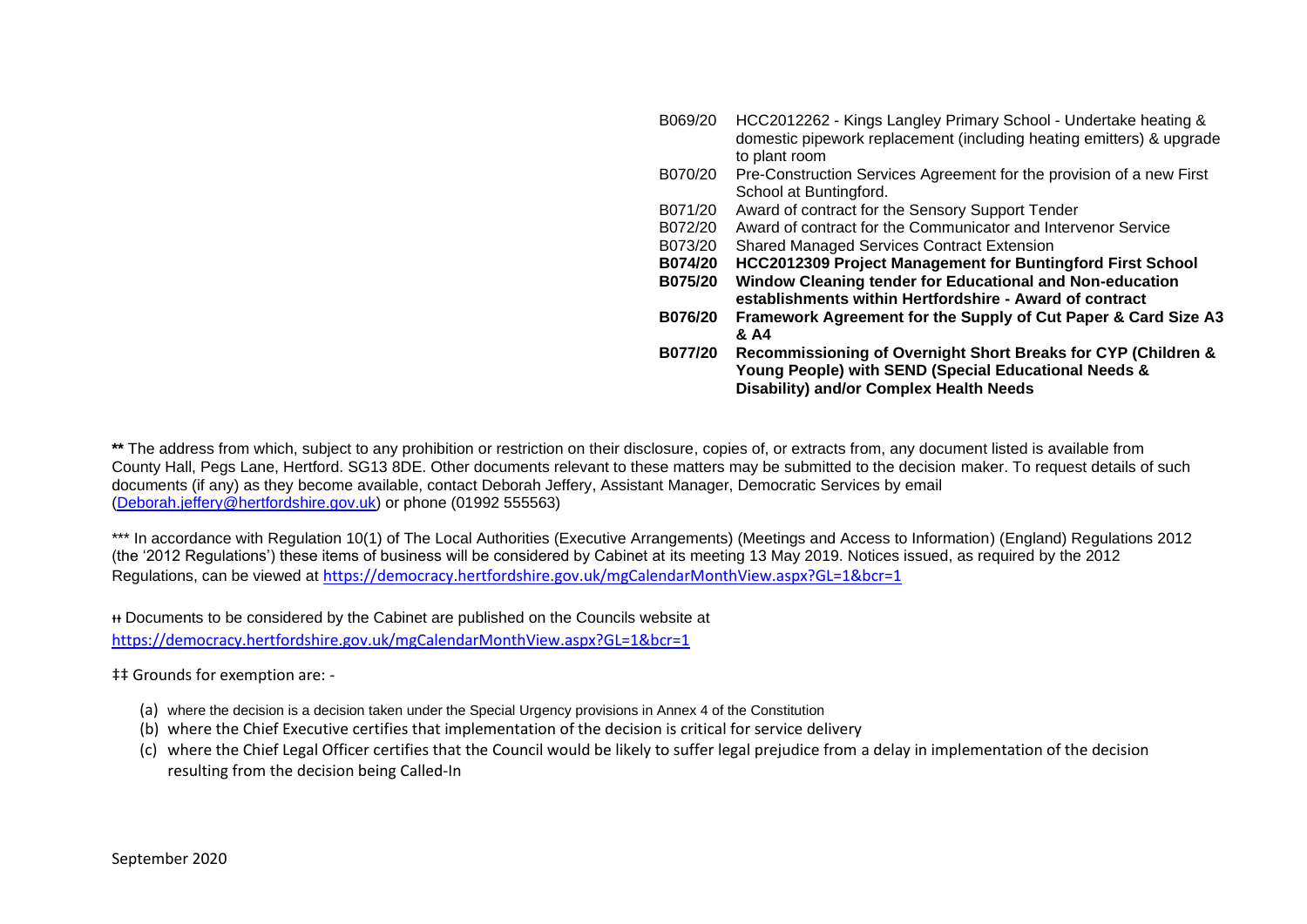- (d) where the Director of Resources certifies that the Council would be likely to suffer financial prejudice from a delay in implementation of the decision resulting from the decision being Called-In
- (e) where the Chief Legal Officer certifies that a delay in implementation of the decision resulting from the decision being Called-In would result in the decision being incapable of implementation or meaningful implementation
- (f) where the decision results from consideration of a recommendation or report from the OSC or any sub-committee or Topic Group of the OSC
- (g) where the decision results from a reference back decision by Overview and Scrutiny Committee; or
- (h) where the decision is a recommendation to Full Council;
- (i) where the Call-In period has expired

| <b>PART A: DECISIONS BY CABINET</b> |                                                                     |                                                              |                                                                                 |                                           | <b>NOTE: NEW ITEMS AND AMENDMENTS ARE SHOWN IN BOLD</b>         |                                                                                     |
|-------------------------------------|---------------------------------------------------------------------|--------------------------------------------------------------|---------------------------------------------------------------------------------|-------------------------------------------|-----------------------------------------------------------------|-------------------------------------------------------------------------------------|
| Ref No.                             | <b>Matter for</b><br>decision                                       | Date decision to<br>be made                                  | <b>Cabinet Panels</b><br>to be consulted                                        | <b>Officer contact</b><br>for this matter | <b>Documents to</b><br>be<br>considered**ff                     | <b>Exempt from the</b><br><b>Council's Call-in</b><br>procedures <b>‡</b><br>Yes/No |
| A014/20                             | Adoption of<br>revised Minerals<br>& Waste<br>Development<br>scheme | Cabinet<br>21/09/2020<br><b>County Council</b><br>20/10/2020 | Growth,<br>Infrastructure,<br>Planning & The<br><b>Economy Cabinet</b><br>Panel | <b>Julie Greaves</b><br>01992 556227      | Report of the<br>Director of<br>Environment &<br>Infrastructure | Yes                                                                                 |
| A030/20                             | Hertfordshire<br><b>County Council's</b><br>response to<br>COVID-19 | 21/09/2020                                                   | Resources &<br>Performance<br><b>Cabinet Panel</b>                              | Alex James<br>01992 588259                | Report of the<br>Director of<br><b>Resources</b>                | <b>No</b>                                                                           |
| A031/20                             | Approval of the<br><b>HCC Smokefree</b><br>Policy and toolkit       | 21/09/2020                                                   | Public Health and<br>Prevention<br><b>Cabinet Panel</b>                         | Liz Fisher<br>01442 453633                | Report of the<br><b>Director of Public</b><br>Health            | No                                                                                  |
| A032/20                             | Sale of land at<br>Ascot Road,<br>Watford                           | 21/09/2020                                                   | Resources &<br>Performance<br><b>Cabinet Panel</b>                              | Mike Evans<br>01992 555634                | Report of the<br>Director of<br>Resources                       | <b>No</b>                                                                           |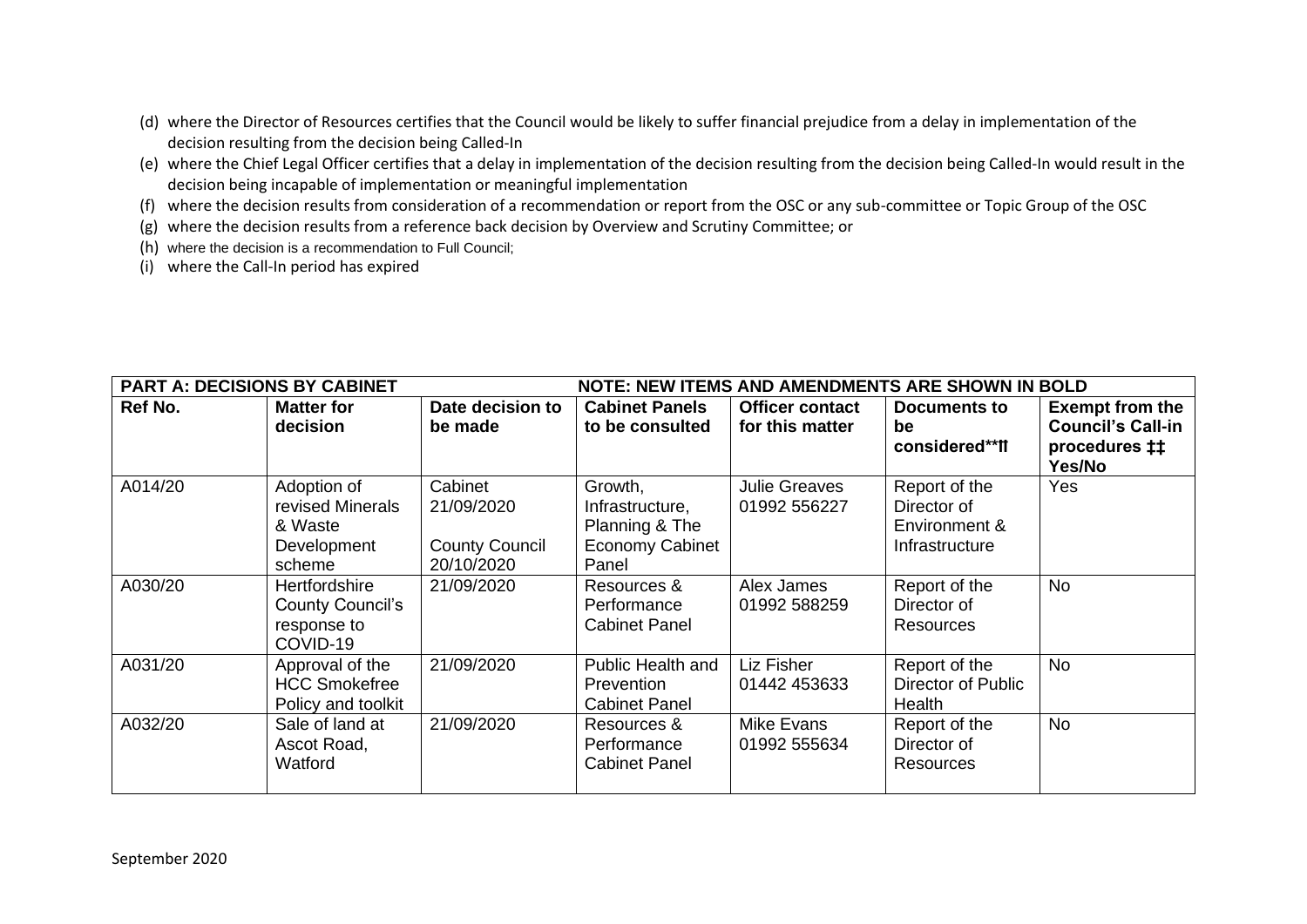|         |                                  |            |                             |                                | Part I and Part II              |           |
|---------|----------------------------------|------------|-----------------------------|--------------------------------|---------------------------------|-----------|
|         |                                  |            |                             |                                | Report – due to<br>'Information |           |
|         |                                  |            |                             |                                | relating to the                 |           |
|         |                                  |            |                             |                                | financial or                    |           |
|         |                                  |            |                             |                                | business affairs of             |           |
|         |                                  |            |                             |                                | any particular                  |           |
|         |                                  |            |                             |                                | person (including               |           |
|         |                                  |            |                             |                                | the Council)'                   |           |
| A033/20 | <b>Winter Service</b>            | 21/09/2020 | Highways &                  | <b>Richard Stacey</b>          | Report of the                   | <b>No</b> |
|         | <b>Operational Plan</b>          |            | Environment                 | 01992 658115                   | Director of                     |           |
|         | (WSOP) 2020/21                   |            | <b>Cabinet Panel</b>        |                                | Environment and                 |           |
|         |                                  |            |                             |                                | Infrastructure                  |           |
| A039/20 | Whether to<br>rebuild The Valley | 21/09/2020 | Education,<br>Libraries and | Samantha Young<br>01992 555754 | Report of the<br>Director of    | <b>No</b> |
|         | School in                        |            | <b>Localism Cabinet</b>     |                                | Children's                      |           |
|         | Stevenage, a                     |            | Panel                       |                                | <b>Services</b>                 |           |
|         | community                        |            |                             |                                |                                 |           |
|         | special school for               |            |                             |                                | Part I and Part II              |           |
|         | children with                    |            |                             |                                | Report – due to                 |           |
|         | Learning                         |            |                             |                                | 'Information                    |           |
|         | Difficulties (11-16              |            |                             |                                | relating to the                 |           |
|         | years), on its                   |            |                             |                                | financial or                    |           |
|         | current site.                    |            |                             |                                | business affairs of             |           |
|         |                                  |            |                             |                                | any particular                  |           |
|         |                                  |            |                             |                                | person (including               |           |
| A040/20 | Whether or not to                | 21/09/2020 | Education,                  | <b>Richard Woodard</b>         | the Council)'<br>Report of the  | <b>No</b> |
|         | authorise the                    |            | Libraries and               | 01442 453224                   | Director of                     |           |
|         | publication of a                 |            | <b>Localism Cabinet</b>     |                                | Children's                      |           |
|         | statutory notice to              |            | Panel                       |                                | <b>Services</b>                 |           |
|         | close the Primary                |            |                             |                                |                                 |           |
|         | <b>Support Base</b>              |            |                             |                                |                                 |           |
|         | (PSB) located at                 |            |                             |                                |                                 |           |
|         | Andrews Lane                     |            |                             |                                |                                 |           |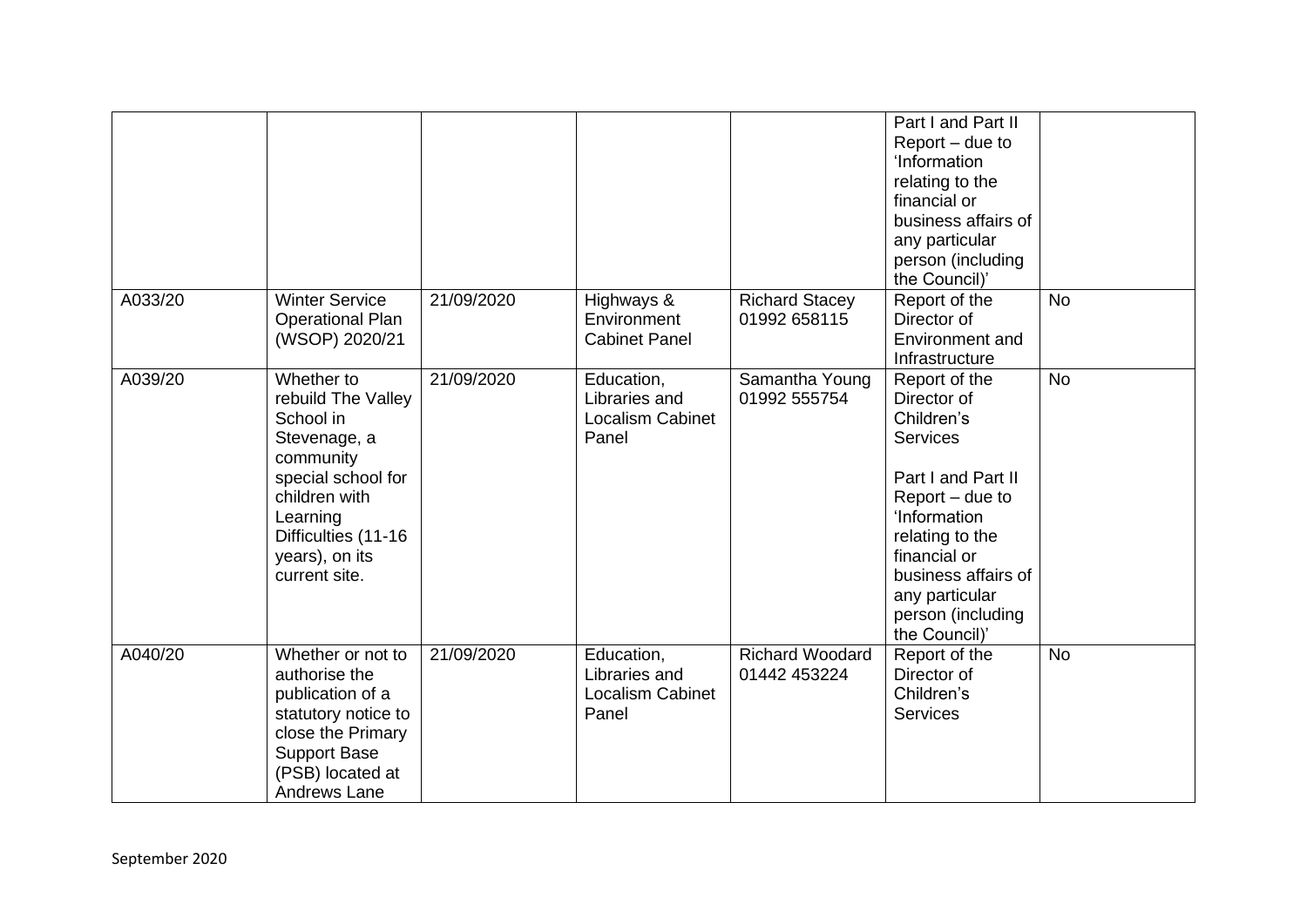|         | <b>Primary School</b><br>with effect from<br>January 2021 and<br>to agree the<br>change in the age<br>range of Rivers<br>Education<br><b>Support Centre</b><br>(ESC) from 11-16<br>to 5-16 years<br>(conditional on<br>outcome of the<br>full statutory<br>process for the<br>PSB); and the<br>capital funding for<br>the ESC |            |                                                                                                           |                                       |                                                                                                                                          |           |
|---------|-------------------------------------------------------------------------------------------------------------------------------------------------------------------------------------------------------------------------------------------------------------------------------------------------------------------------------|------------|-----------------------------------------------------------------------------------------------------------|---------------------------------------|------------------------------------------------------------------------------------------------------------------------------------------|-----------|
| A046/20 | Support to care<br>providers during<br>Covid pandemic                                                                                                                                                                                                                                                                         | 21/09/2020 | Adult Care and<br><b>Health Cabinet</b><br>Panel                                                          | <b>Chris Badger</b><br>01992 556343   | Report of the<br><b>Interim Director</b><br>Adult Care and<br>Health                                                                     | <b>No</b> |
| No Ref  | Update on<br>Central<br>Government's<br>Devolution<br>Agenda                                                                                                                                                                                                                                                                  | 21/09/2020 | Resources &<br>Performance<br><b>Cabinet Panel</b>                                                        | <b>Edward Knowles</b><br>07812 324788 | Report of the<br>Director of<br><b>Resources</b>                                                                                         | <b>No</b> |
| A029/20 | Approve the re-<br>development of<br>Hertford Fire &<br>Ambulance<br><b>Station</b>                                                                                                                                                                                                                                           | 19/10/2020 | Community<br>Safety & Waste<br><b>Cabinet Panel</b><br>Resources &<br>Performance<br><b>Cabinet Panel</b> | <b>Steve Tant</b><br>01707 281480     | Joint Report of<br>the Director of<br>Resources and<br>Director of<br>Community<br>Protection<br>Part I and Part II<br>$Report - due to$ | <b>No</b> |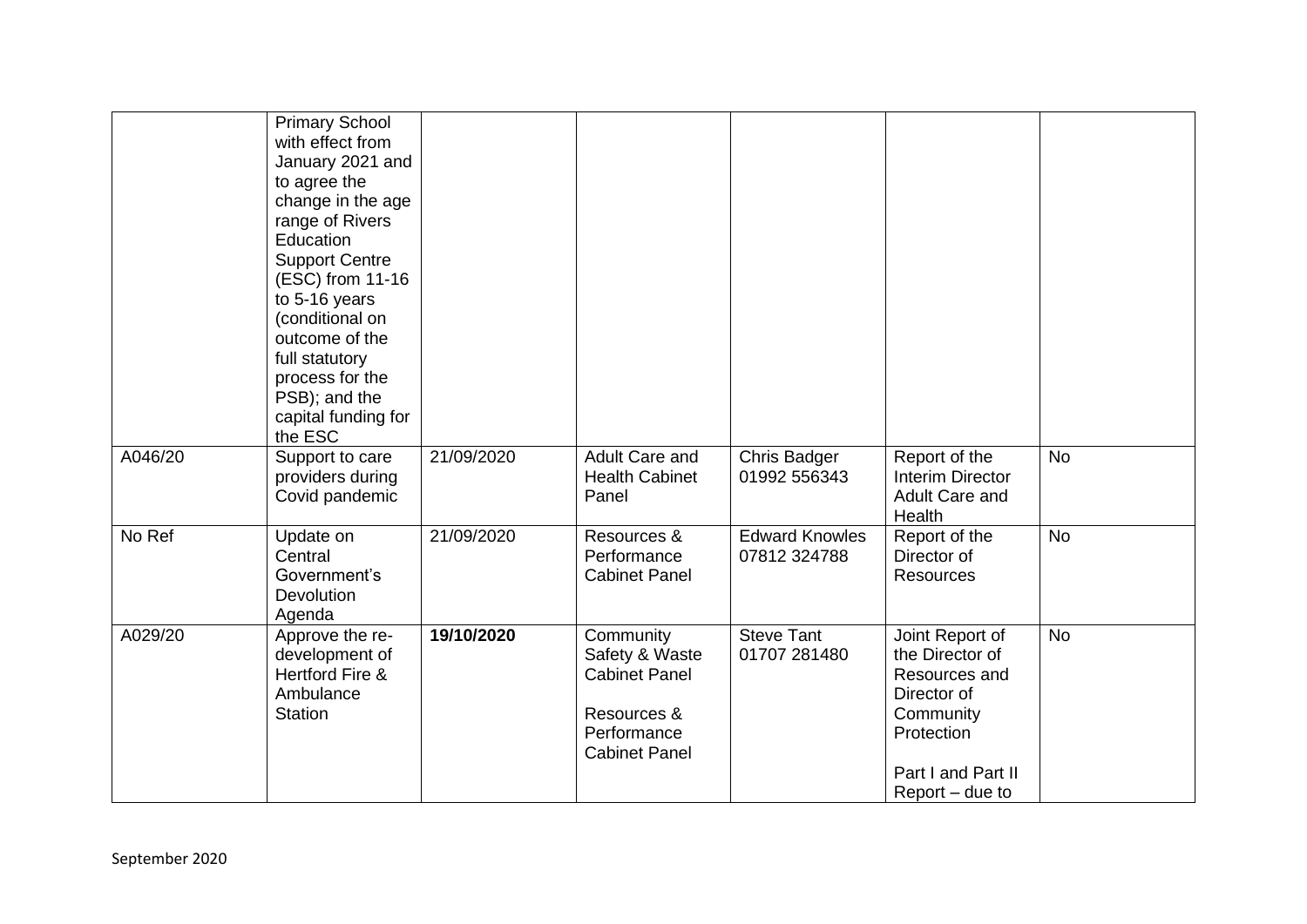|         |                                                                                                                                                                                                                                                                             |                                                              |                                                                                 |                                      | 'Information<br>relating to the<br>financial or<br>business affairs of<br>any particular<br>person (including<br>the Council)' |           |
|---------|-----------------------------------------------------------------------------------------------------------------------------------------------------------------------------------------------------------------------------------------------------------------------------|--------------------------------------------------------------|---------------------------------------------------------------------------------|--------------------------------------|--------------------------------------------------------------------------------------------------------------------------------|-----------|
| A035/20 | Hertfordshire<br><b>County Council's</b><br>response to<br>COVID-19                                                                                                                                                                                                         | 19/10/2020                                                   | Resources &<br>Performance<br><b>Cabinet Panel</b>                              | Alex James<br>01992 588259           | Report of the<br>Director of<br><b>Resources</b>                                                                               | <b>No</b> |
| A012/20 | Approval to<br>undertake second<br>pre-submission<br>publication of the<br><b>Minerals Local</b><br>Plan in line with<br>regulations; and<br>approval for<br>subsequent<br>submission of the<br>document to the<br>Secretary for<br>State for<br>independent<br>examination | Cabinet<br>19/10/2020<br><b>County Council</b><br>20/10/2020 | Growth,<br>Infrastructure,<br>Planning & The<br><b>Economy Cabinet</b><br>Panel | <b>Julie Greaves</b><br>01992 556227 | Report of the<br>Director of<br>Environment &<br>Infrastructure                                                                | Yes       |
| A036/20 | HCC's admission<br>arrangements for<br>2022/23                                                                                                                                                                                                                              | 19/10/2020                                                   | Education,<br>Libraries &<br>Localism Cabinet<br>Panel                          | Jayne Abery<br>01992 588785          | Report of the<br>Director of<br>Children's<br><b>Services</b>                                                                  | <b>No</b> |
| A037/20 | Q1 Finance<br><b>Budget Monitor</b>                                                                                                                                                                                                                                         | 19/10/2020                                                   | Resources &<br>Performance<br><b>Cabinet Panel</b>                              | Scott Walker<br>01992 555273         | Report of the<br>Director of<br><b>Resources</b>                                                                               | <b>No</b> |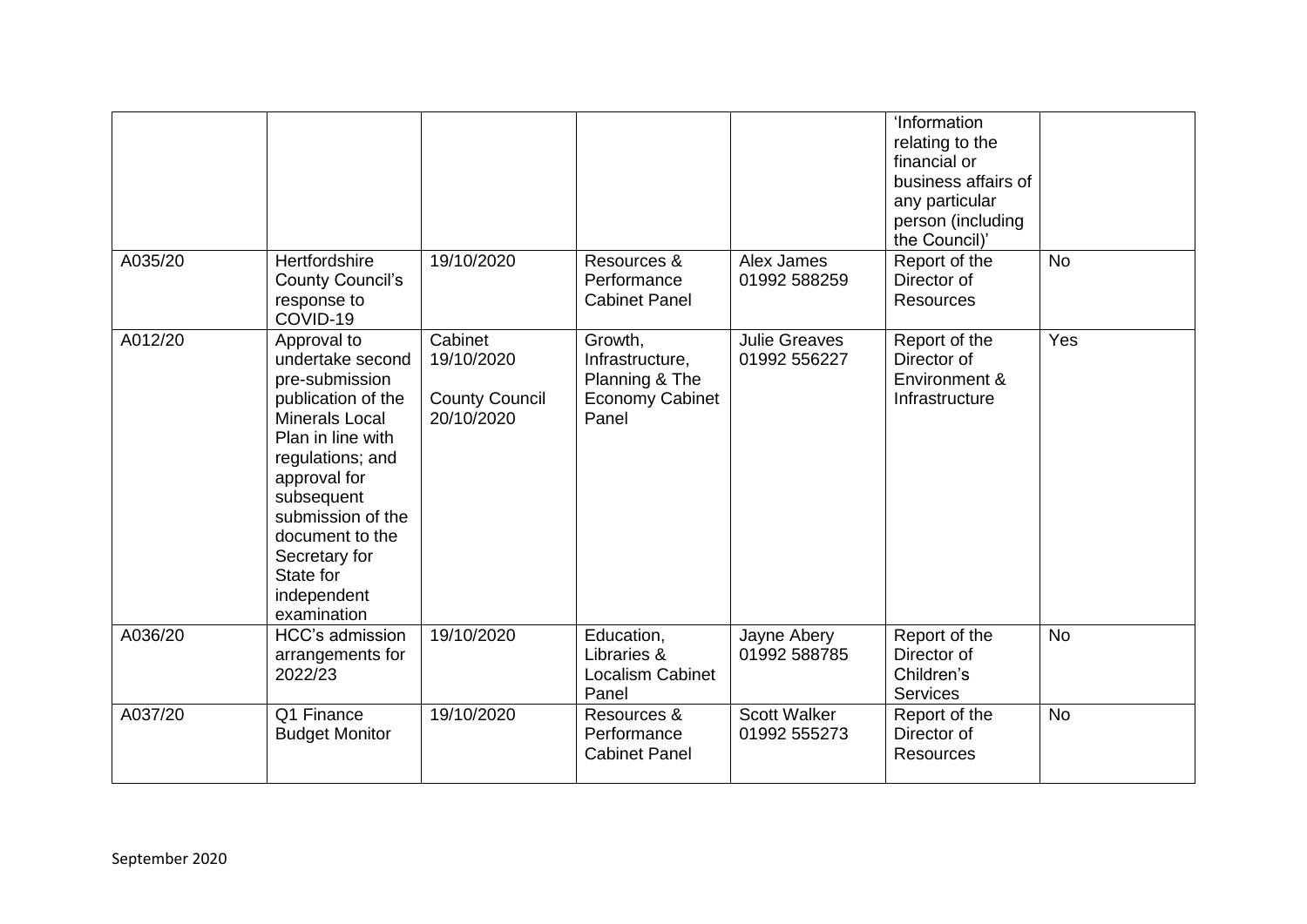| A041/20 | Increase in the<br>Executive<br>Member Board<br>delegated<br>approval limit for<br>Herts Living Ltd<br>small site loans.      | 19/10/2020 | Resources &<br>Performance<br><b>Cabinet Panel</b>                   | Gemma Bell<br>01992 555731                 | Report of the<br>Director of<br><b>Resources</b><br>Part I and Part II<br>Report – due to<br>'Information<br>relating to the<br>financial or<br>business affairs of<br>any particular<br>person (including<br>the Council)' | <b>No</b> |
|---------|-------------------------------------------------------------------------------------------------------------------------------|------------|----------------------------------------------------------------------|--------------------------------------------|-----------------------------------------------------------------------------------------------------------------------------------------------------------------------------------------------------------------------------|-----------|
| A047/20 | <b>Invest to</b><br>Transform-<br>Learning<br><b>Disability</b><br><b>Services</b>                                            | 19/10/2020 | <b>Resources &amp;</b><br><b>Performance</b><br><b>Cabinet Panel</b> | <b>Helen Maneuf</b><br>01438 845502        | <b>Report of the</b><br><b>Director of</b><br><b>Resources</b>                                                                                                                                                              | <b>No</b> |
| A048/20 | <b>Update on</b><br>devolution<br>agenda                                                                                      | 19/10/2020 | <b>Resources &amp;</b><br><b>Performance</b><br><b>Cabinet Panel</b> | <b>Edward Knowles</b><br>07812 324788      | <b>Report of the</b><br><b>Director of</b><br><b>Resources</b>                                                                                                                                                              | <b>No</b> |
| A049/20 | <b>LED</b> street<br>lighting<br>illumination<br>strategy                                                                     | 19/10/2020 | Highways &<br><b>Environment</b><br><b>Cabinet Panel</b>             | <b>Peter Simpson</b><br>01992 658170       | <b>Report of the</b><br><b>Director of</b><br><b>Environment</b><br>and<br>Infrastructure                                                                                                                                   | <b>No</b> |
| A050/20 | <b>To consider</b><br>whether to<br>indemnify the<br><b>Chief Legal</b><br>Officer, in his<br>capacity as<br><b>Returning</b> | 19/10/2020 |                                                                      | Gavin<br><b>Milnthorpe</b><br>01992 588527 | <b>Report of the</b><br><b>Chief Legal</b><br><b>Officer</b>                                                                                                                                                                | <b>No</b> |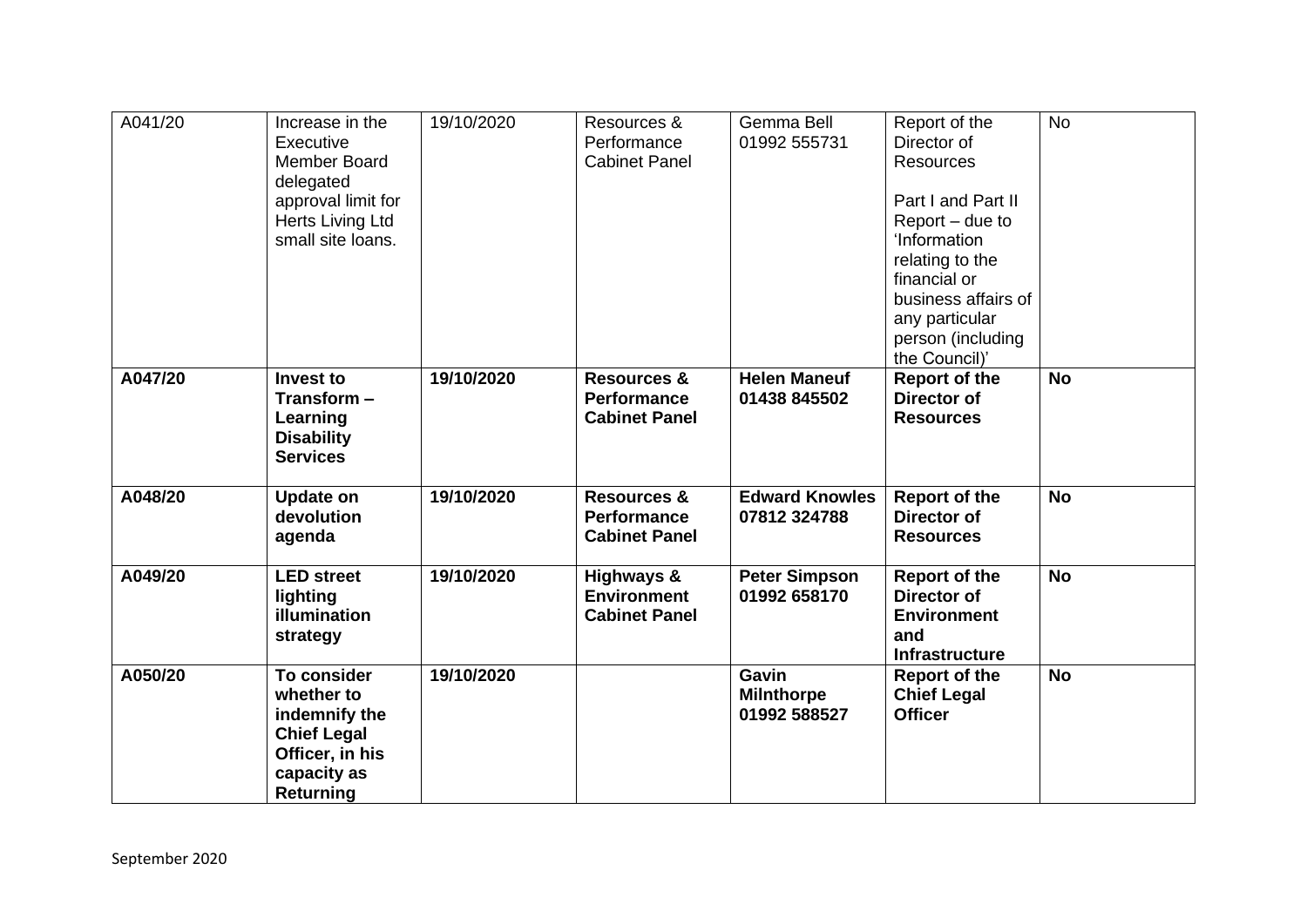|         | Officer for the<br><b>County Council</b><br>elections, in<br>respect of any<br>liability falling<br>on him<br>personally<br>arising from the<br>conduct of that<br>post. |            |                                                              |                                       |                                                                   |           |
|---------|--------------------------------------------------------------------------------------------------------------------------------------------------------------------------|------------|--------------------------------------------------------------|---------------------------------------|-------------------------------------------------------------------|-----------|
| A038/20 | Hertfordshire<br><b>County Council's</b><br>response to<br>COVID-19                                                                                                      | 23/11/2020 |                                                              | Alex James<br>01992 588259            | Report of the<br>Director of<br>Resources                         | <b>No</b> |
| A016/20 | To agree the<br>recommendations<br>as set out in The<br>Air Quality Plan<br>for Broxbourne<br>(Broxbourne<br>Local No2 Plan -<br><b>Outline Business</b><br>Case)        | 23/11/2020 | Highways &<br>Environment<br><b>Cabinet Panel</b>            | <b>Trevor Brennan</b><br>01992 658406 | Report of the<br>Director of<br>Environment and<br>Infrastructure | <b>No</b> |
| A042/20 | Approve<br>proposals to<br>develop a new<br><b>SEND (Special</b><br>Educational<br>Needs &<br>Disability)<br>Information,<br>advice and<br>support offer<br>based on     | 23/11/2020 | Children, Young<br>People & Families<br><b>Cabinet Panel</b> | <b>Felix Gilding</b><br>07970 193278  | Report of the<br>Director of<br>Children's<br><b>Services</b>     | <b>No</b> |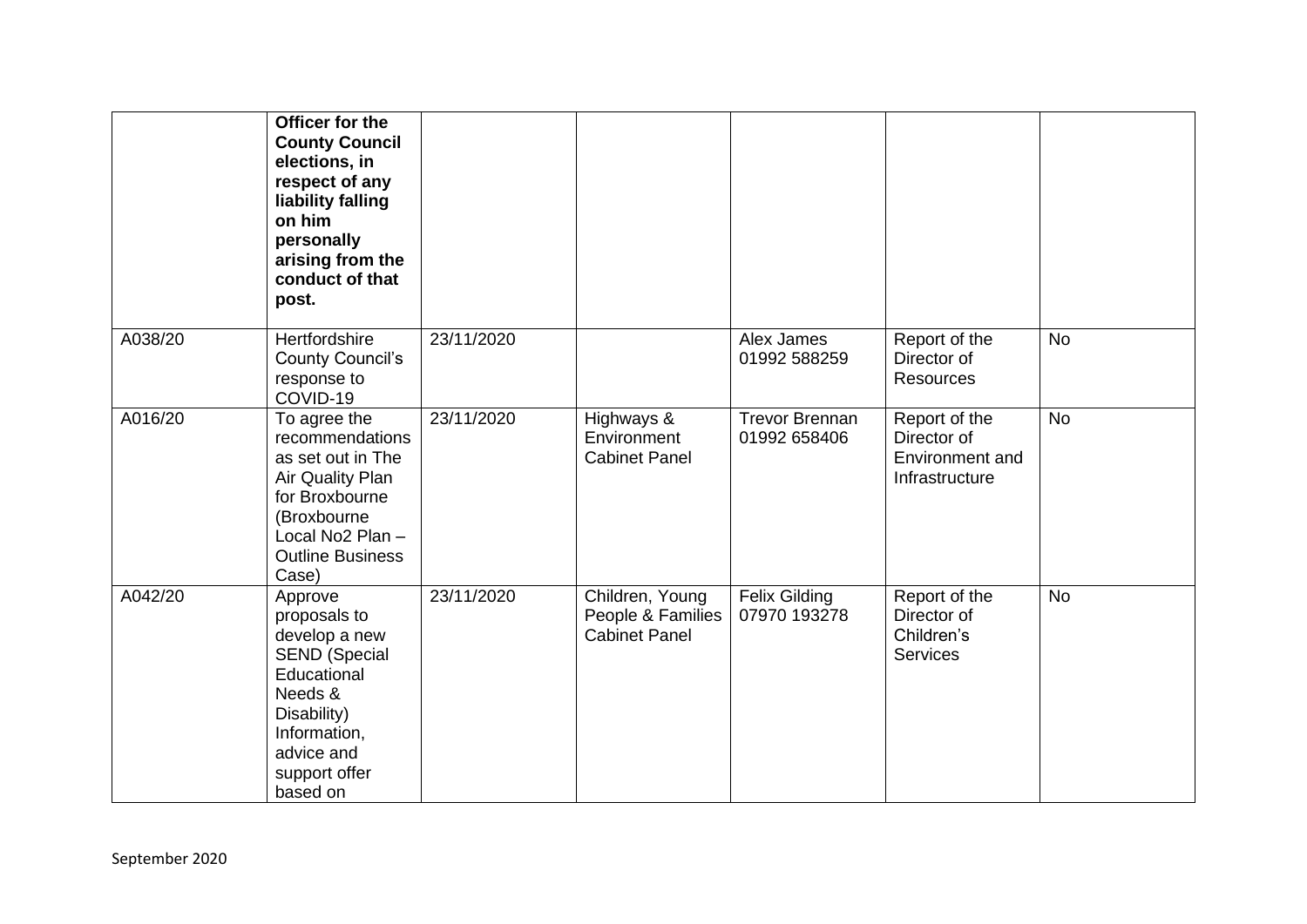|         | consultation,<br>which closed<br>14/6/20                                                                                                                               |                                                                     |                                                                                                                                                                    |                                       |                                                                                                                               |           |
|---------|------------------------------------------------------------------------------------------------------------------------------------------------------------------------|---------------------------------------------------------------------|--------------------------------------------------------------------------------------------------------------------------------------------------------------------|---------------------------------------|-------------------------------------------------------------------------------------------------------------------------------|-----------|
| A043/20 | Hertfordshire<br><b>County Council's</b><br>response to<br>COVID-19                                                                                                    | 14/12/2020                                                          | Resources &<br>Performance<br><b>Cabinet Panel</b>                                                                                                                 | Alex James<br>01992 588259            | Report of the<br>Director of<br><b>Resources</b>                                                                              | <b>No</b> |
| A044/20 | Q2 Finance<br><b>Budget Monitor</b>                                                                                                                                    | 14/12/2020                                                          | Resources &<br>Performance<br><b>Cabinet Panel</b>                                                                                                                 | <b>Scott Walker</b><br>01992 555273   | Report of the<br>Director of<br><b>Resources</b>                                                                              | <b>No</b> |
| A045/20 | Speed<br>Management<br>Strategy final<br>adoption (post<br>consultation)                                                                                               | 14/12/2020                                                          | Highways &<br>Environment<br><b>Cabinet Panel</b>                                                                                                                  | <b>Rupert Thacker</b><br>01992 658176 | Report of the<br>Director of<br>Environment and<br>Infrastructure                                                             | <b>No</b> |
| A051/20 | <b>Approve the</b><br><b>Strategic</b><br><b>Business Case</b><br>for the<br>redevelopment<br>of the Longfield<br><b>Joint Emergency</b><br><b>Services</b><br>Academy | 14/12/2020                                                          | <b>Community</b><br><b>Safety &amp; Waste</b><br><b>Management</b><br><b>Cabinet Panel</b><br><b>Resources &amp;</b><br><b>Performance</b><br><b>Cabinet Panel</b> | <b>Steve Tant</b><br>01707 281480     | <b>Joint Report of</b><br>the Director of<br><b>Community</b><br><b>Protection and</b><br>the Director of<br><b>Resources</b> | <b>No</b> |
| A052/20 | Approval of the<br><b>Sustainable</b><br><b>Hertfordshire</b><br><b>Action Plan</b>                                                                                    | <b>Cabinet</b><br>14/12/2020<br><b>County Council</b><br>15/12/2020 | <b>All Cabinet</b><br><b>Panels</b>                                                                                                                                | <b>Julie Greaves</b><br>01992 556227  | <b>Report of the</b><br><b>Director of</b><br><b>Public Health</b>                                                            | <b>No</b> |
| A053/20 | Invest to<br>Transform -<br>Learning                                                                                                                                   | 14/12/2020                                                          | <b>Resources &amp;</b><br>Performance<br><b>Cabinet Panel</b>                                                                                                      | <b>Helen Maneuf</b><br>01438 845502   | <b>Report of the</b><br><b>Director of</b><br><b>Resources</b>                                                                | <b>No</b> |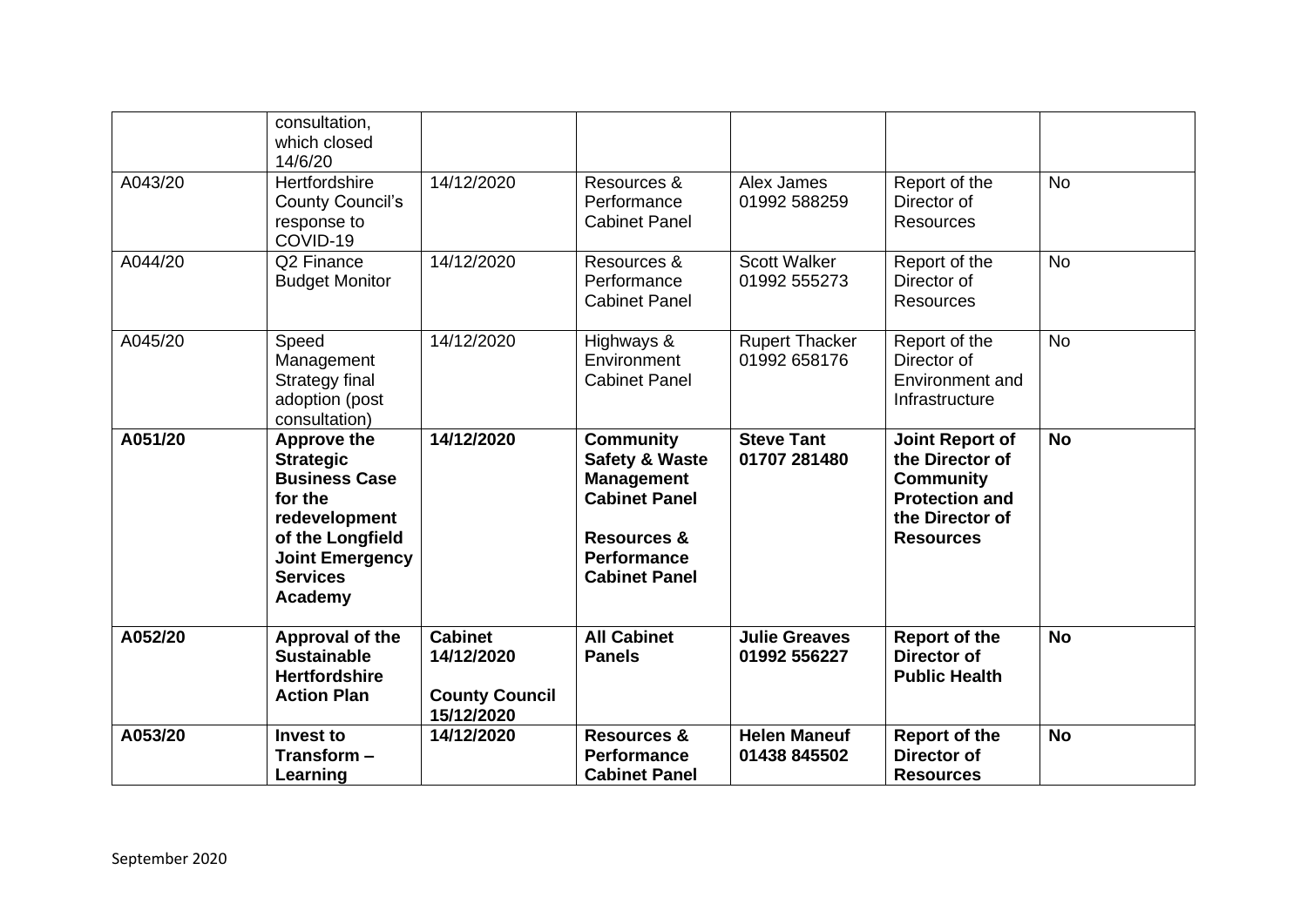| <b>Disability</b> |  |  |  |
|-------------------|--|--|--|
| <b>Services</b>   |  |  |  |
|                   |  |  |  |

## **Membership of Cabinet**

| <b>Richard Roberts</b> | <b>Adult Care &amp; Health</b>                 | <b>Phil Bibby</b>     | <b>Highways &amp; Environment</b>      |
|------------------------|------------------------------------------------|-----------------------|----------------------------------------|
| <b>Teresa Heritage</b> | <b>Children, Young People &amp; Families</b>   | <b>David Williams</b> | <b>Leader of The Council</b>           |
| <b>Terry Hone</b>      | <b>Community Safety &amp; Waste Management</b> | <b>Tim Hutchings</b>  | <b>Public Health &amp; Performance</b> |
| <b>Terry Douris</b>    | <b>Education, Libraries &amp; Localism</b>     | <b>Ralph Sangster</b> | <b>Resources &amp; Performance</b>     |
| <b>Derrick Ashley</b>  | Growth, Infrastructure, Planning and The       |                       |                                        |
|                        | <b>Economy</b>                                 |                       |                                        |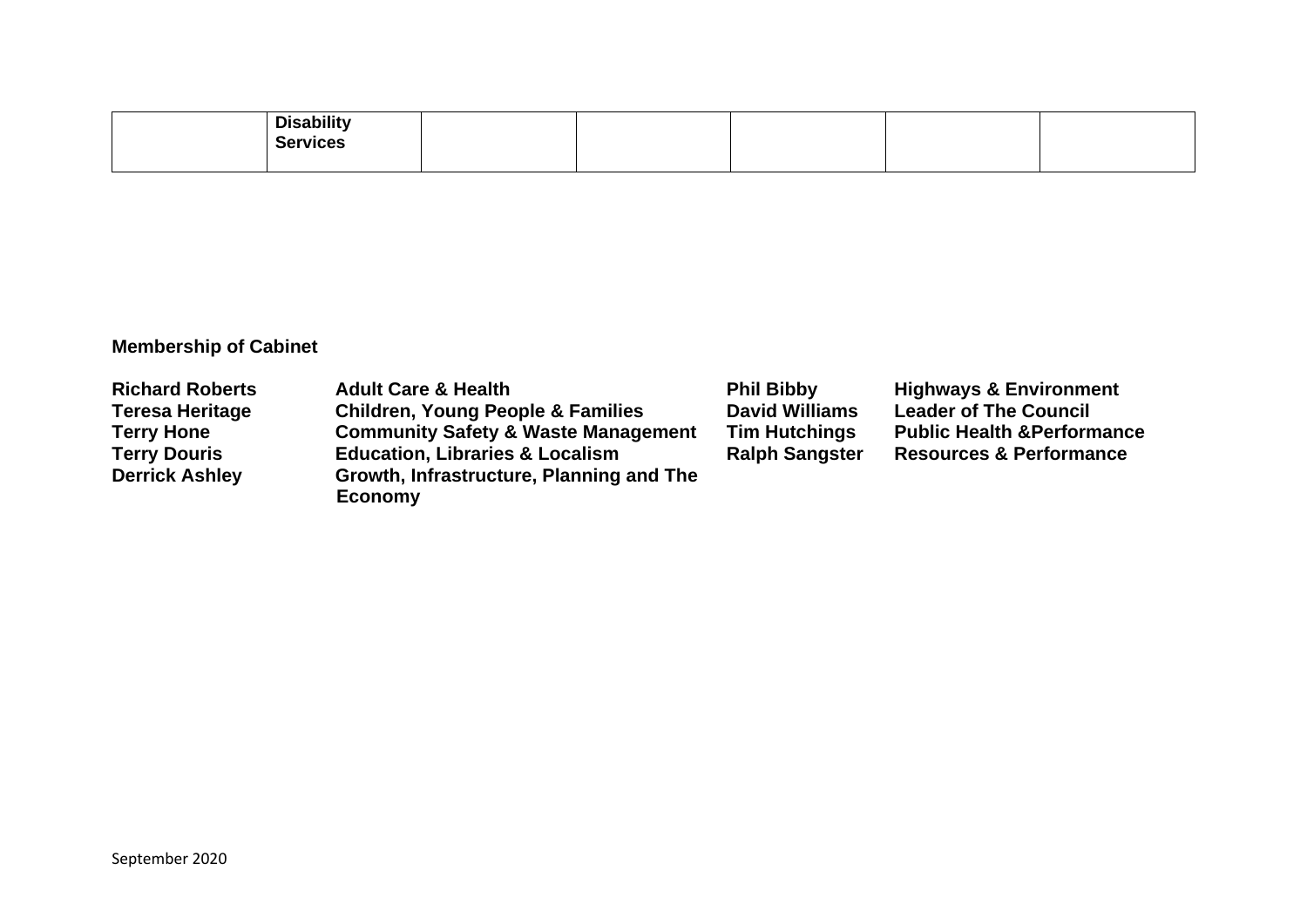| NOTE: NEW ITEMS AND AMENDMENTS ARE SHOWN IN BOLD<br><b>PART B: DECISIONS BY CHIEF OFFICERS</b> |                                                                                                                                                   |                                                                                           |                                                         |  |                                        |                                      |           |
|------------------------------------------------------------------------------------------------|---------------------------------------------------------------------------------------------------------------------------------------------------|-------------------------------------------------------------------------------------------|---------------------------------------------------------|--|----------------------------------------|--------------------------------------|-----------|
| B001/20                                                                                        | <b>Traffic Regulation</b><br>Orders - various<br>(see attached<br><b>Schedule</b><br>Appendix 1)                                                  | Mark Kemp<br><b>Director</b><br>Environment<br>and<br>Infrastructure                      | During the<br>period of this<br>Forward Plan            |  | Mark Kemp<br>01992 555206              | Reports from Lead<br><b>Officers</b> | No        |
| B110/18                                                                                        | HCC1810704<br>Property<br>Consultancy<br>Framework                                                                                                | Sass Pledger<br>Assistant<br>Director -<br><b>Property</b>                                | <b>December</b><br>2020 (was<br><b>October</b><br>2020) |  | <b>Michael Ramshaw</b><br>01992 588778 | See Note 2 below                     | <b>No</b> |
| B053/19                                                                                        | Approval to the<br>sale of 45A<br>Grange Road,<br><b>Bishops Stortford</b><br>and land adjoining                                                  | <b>Emily White</b><br>Head of<br><b>Strategic Asset</b><br>Management &<br><b>Estates</b> | <b>September</b><br>2020 (was<br><b>August</b><br>2020) |  | <b>Andrew Edwards</b><br>01992 556007  | Report                               | No        |
| B092/19                                                                                        | HCC1911768<br><b>Bishops Stortford</b><br>South $-$ New 6<br>Form Entry<br>Secondary School                                                       | Sass Pledger<br>Assistant<br><b>Director</b><br>Property                                  | October 2020<br>(was<br>September<br>2020)              |  | Jackie Aldridge<br>01992 588138        | See Note 2 below                     | <b>No</b> |
| B093/19                                                                                        | Procurement and<br>award of contract<br>to extend superfast<br>fibre broadband to<br>the last % of rural<br>business areas in<br>Hertfordshire in | Scott<br>Crudgington<br>Director of<br><b>Resources</b>                                   | September<br>2020 (was<br><b>August 2020)</b>           |  | Anna Morrison<br>01992 588397          | See Note 2 below                     | <b>No</b> |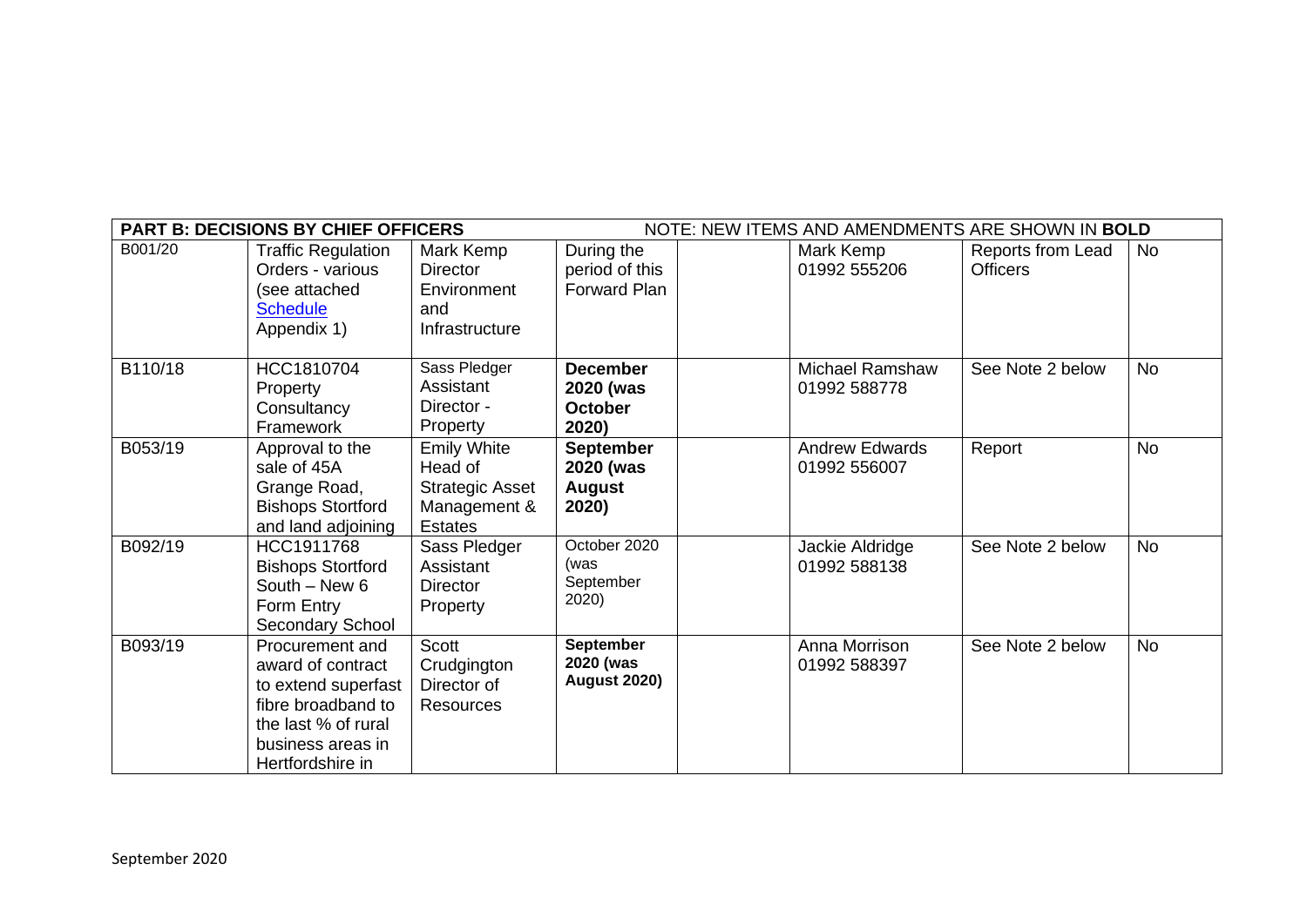|         | line with DEFRA<br>funding provision                                                                                                                                 |                                                               |                                                   |                                     |                  |           |
|---------|----------------------------------------------------------------------------------------------------------------------------------------------------------------------|---------------------------------------------------------------|---------------------------------------------------|-------------------------------------|------------------|-----------|
| B108/19 | The Supply of<br><b>Branded &amp; Generic</b><br>Washroom Paper<br>Disposables and<br><b>Dispensers</b>                                                              | <b>Glenn Facey</b><br><b>Head of Herts</b><br>FullStop        | October 2020<br>(was May<br>2020)                 | James Conway<br>01707 292357        | See Note 2 below | <b>No</b> |
| B110/19 | Supply of<br>Educational<br>Furniture, Desking<br>& Seating                                                                                                          | <b>Glenn Facey</b><br><b>Head of Herts</b><br><b>FullStop</b> | September<br>2020 (was July<br>2020)              | <b>Jake Grieves</b><br>01707 292498 | See Note 2 below | <b>No</b> |
| B122/19 | The supply of<br><b>Disposable Gloves</b><br>& Personal<br>Protective<br>Equipment (PPE)                                                                             | <b>Glenn Facey</b><br><b>Head of Herts</b><br><b>FullStop</b> | October 2020<br>(was May<br>2020)                 | Sarah Church<br>01707 292557        | See Note 2 below | <b>No</b> |
| B012/20 | HCC2011982<br>Woodfield School,<br>Replacement of<br>existing temporary<br>building with new<br>16 bay modular<br>building.                                          | Sass Pledger<br>Assistant<br><b>Director</b><br>Property      | October 2020<br>(was<br><b>September</b><br>2020) | Jackie Aldridge<br>01992 588138     | See Note 2 below | <b>No</b> |
| B013/20 | HCC2011983<br>Lakeside School -<br>Demolition of<br>existing 3<br>detached timber<br>buildings to<br>replace with new 3<br>classroom<br>rendered modular<br>building | Sass Pledger<br>Assistant<br><b>Director</b><br>Property      | October 2020<br>(was<br>September<br>2020)        | Jackie Aldridge<br>01992 588138     | See Note 2 below | <b>No</b> |
| B017/20 | HCC2011967 -<br>The Bishops                                                                                                                                          | Sass Pledger                                                  | October 2020<br>(was                              | Jackie Aldridge<br>01992 588138     | See Note 2 below | <b>No</b> |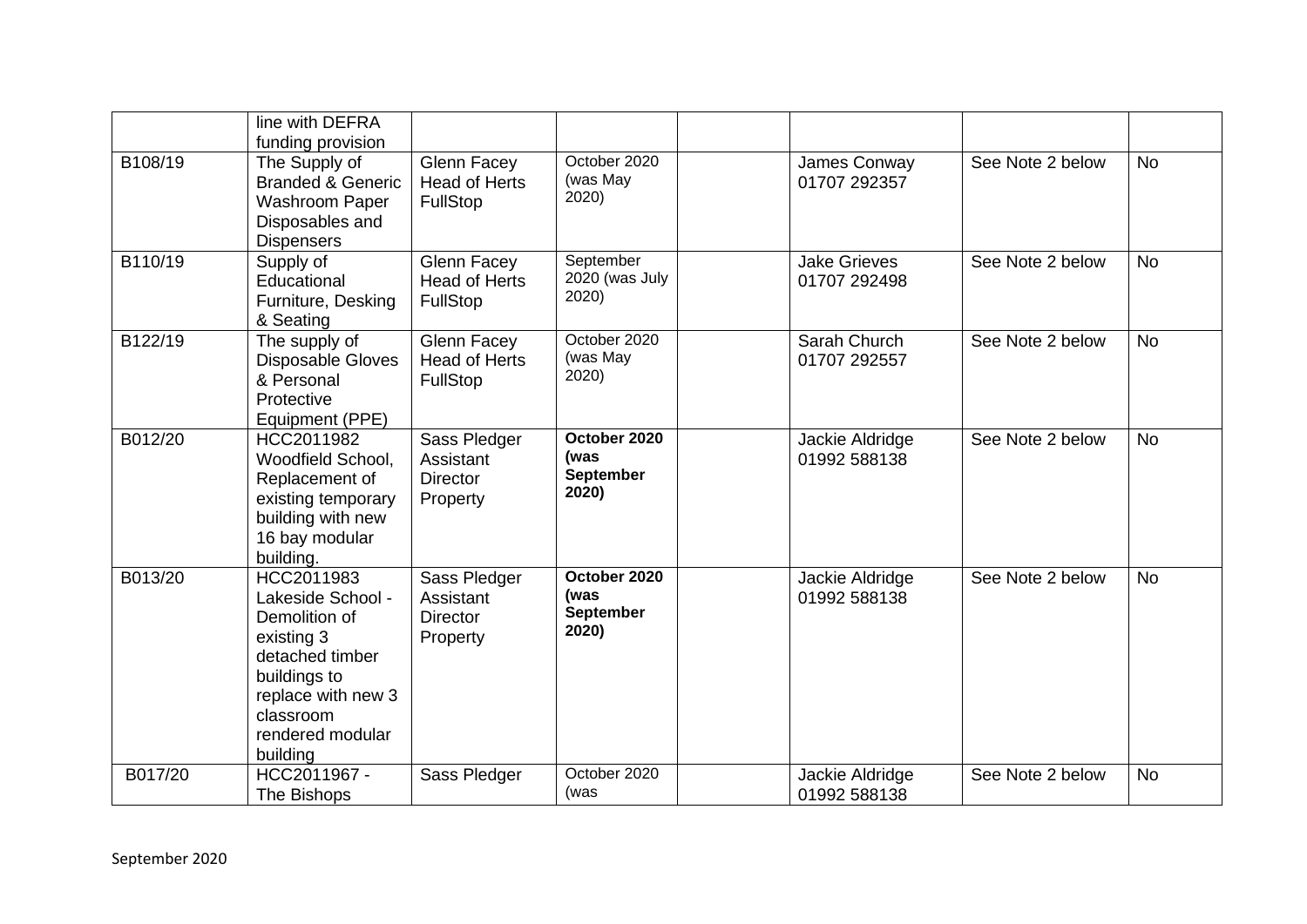|         | Stortford High<br>School - Design &<br><b>Build Contract</b><br><b>Early Works</b>                                                                                          | Assistant<br><b>Director</b><br>Property                                                | September<br>2020)                            |                                     |                  |           |
|---------|-----------------------------------------------------------------------------------------------------------------------------------------------------------------------------|-----------------------------------------------------------------------------------------|-----------------------------------------------|-------------------------------------|------------------|-----------|
| B018/20 | HCC2011970 -<br><b>Bishops Stortford</b><br>North Secondary -<br>Design & Build<br>Contract in respect<br>of new build works                                                | Sass Pledger<br>Assistant<br>Director<br>Property                                       | October 2020<br>(was<br>September<br>2020)    | Jackie Aldridge<br>01992 588138     | See Note 2 below | <b>No</b> |
| B024/20 | Award of various<br>school transport and<br>local bus contracts<br>(services starting<br>September 2020)                                                                    | Simon Aries<br>Assistant Director,<br>Transport, Waste<br>& Environmental<br>Management | October 2020<br>(was May<br>2020)             | <b>Matt Lale</b><br>01992 588633    | See Note 2 below | <b>No</b> |
| B027/20 | HCC2012045<br>Measured term<br>contract for the<br>provision of repairs,<br>planned<br>maintenance and<br>minor works -<br>Mechanical &<br>Electrical: Award of<br>contract | Sass Pledger<br><b>Assistant Director</b><br>Property                                   | September<br>2020 (was<br><b>August 2020)</b> | Michael Cunningham<br>07970 193615  | See Note 2 below | <b>No</b> |
| B038/20 | HCC2012130<br>Valentine Farm -<br>Demolition of<br>existing 3 bed<br>residential House<br>and construction of<br>new 3 bed residential<br>house - Award of<br>contract      | Sass Pledger<br><b>Assistant Director</b><br>Property                                   | October 2020<br>(was<br>September<br>2020)    | Jackie Aldridge<br>01992 588138     | See Note 2 below | <b>No</b> |
| B040/20 | Award of contract for<br>the provision of a                                                                                                                                 | <b>Simon Aries</b><br><b>Assistant Director</b><br>Transport, Waste                     | October 2020<br>(was                          | <b>Matthew King</b><br>01992 556207 | See Note 2 below | <b>No</b> |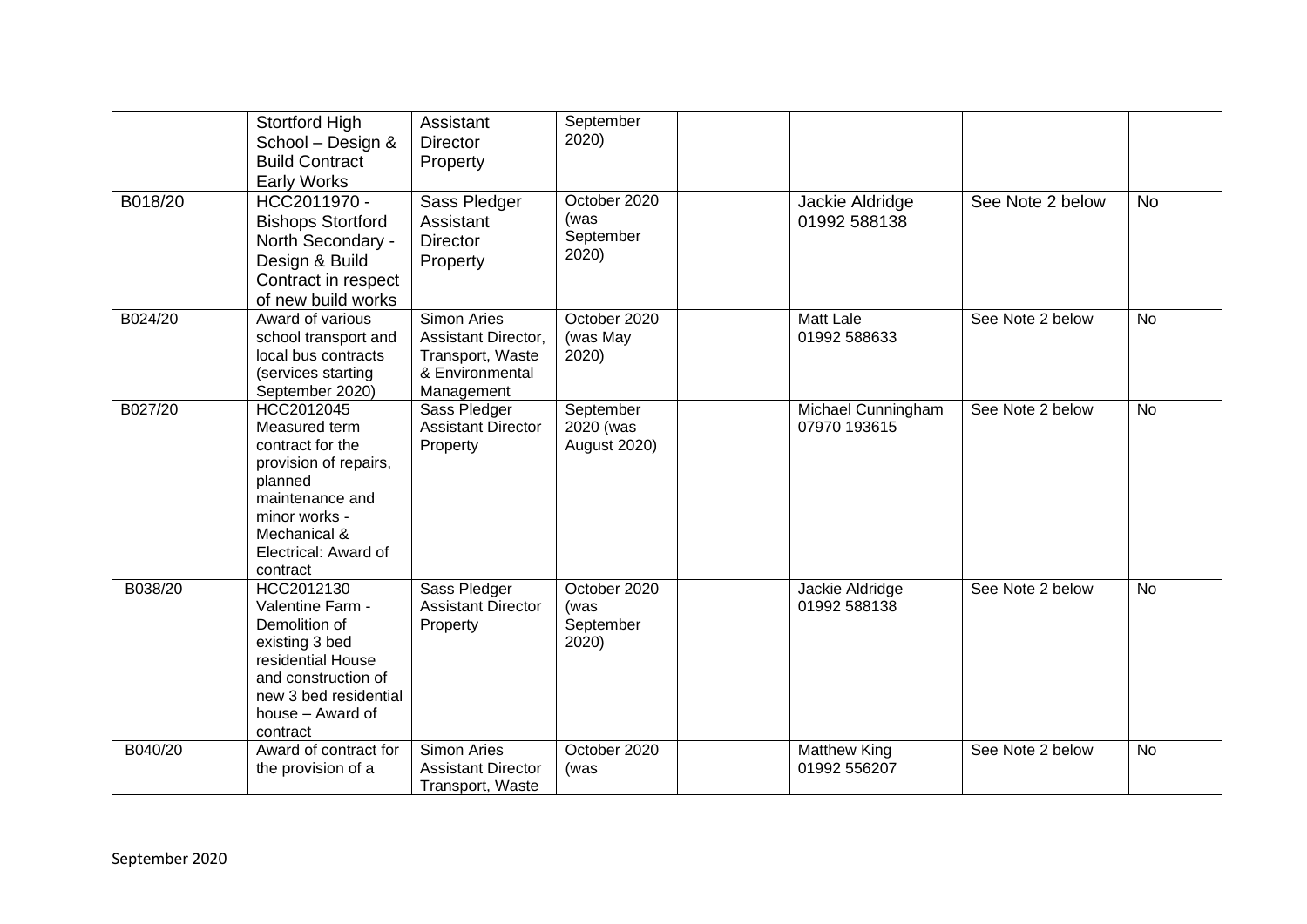|         | <b>Street Sweeping</b><br>Service                                                                                                                                                                               | & Environmental<br>Management                                                                      | September<br>2020)                                  |                                                                             |                                      |                  |           |
|---------|-----------------------------------------------------------------------------------------------------------------------------------------------------------------------------------------------------------------|----------------------------------------------------------------------------------------------------|-----------------------------------------------------|-----------------------------------------------------------------------------|--------------------------------------|------------------|-----------|
| B042/20 | Delivery Agreement<br>for the provision of<br>Pre-Construction<br>works for the Eastern<br><b>Waste Transfer</b><br>Station - Award of<br>contract                                                              | Simon Aries<br><b>Assistant Director</b><br>Transport, Waste<br>and<br>Environmental<br>Management | September<br>2020 (was<br><b>August 2020)</b>       |                                                                             | <b>Matthew King</b><br>01992 556207  | See Note 2 below | <b>No</b> |
| B048/20 | Approve proposals to<br>develop a new<br><b>SEND (Special</b><br><b>Educational Needs &amp;</b><br>Disability)<br>Information, advice<br>and support offer<br>based on<br>consultation, which<br>closed 14/6/20 | Jenny Coles<br>Director of<br>Children's<br><b>Services</b>                                        | <b>November</b><br>2020 (was<br><b>August 2020)</b> | Children,<br>Young<br>People &<br>Families<br>Cabinet<br>Panel              | <b>Felix Gilding</b><br>07970 193278 | Report           | <b>No</b> |
| B051/20 | Approve criteria for<br>shortlisting<br><b>Sustainable Travel</b><br>Towns programme                                                                                                                            | Mark Kemp<br>Director of<br>Environment &<br>Infrastructure                                        | <b>September</b><br>2020 (was<br>August 2020        | Growth,<br>Infrastructure,<br>Planning &<br>the Economy<br>Cabinet<br>Panel | <b>Trevor Mason</b><br>01992 556117  | Report           | <b>No</b> |
| B053/20 | Grounds<br>Maintenance tender<br>for schools in Hitchin<br>area.<br>Award of contract                                                                                                                           | Glenn Facey<br><b>Head of Herts</b><br>FullStop                                                    | October 2020                                        |                                                                             | Paul Bishop<br>01707 292384          | See Note 2 below | <b>No</b> |
| B054/20 | Grounds<br>Maintenance tender<br>for schools in Ware<br>and Hertford area.<br>Award of contract                                                                                                                 | Glenn Facey<br><b>Head of Herts</b><br>FullStop                                                    | October 2020                                        |                                                                             | Paul Bishop<br>01707 292384          | See Note 2 below | <b>No</b> |
| B055/20 | Grounds<br>Maintenance tender<br>for schools in                                                                                                                                                                 | Glenn Facey<br><b>Head of Herts</b><br>FullStop                                                    | October 2020                                        |                                                                             | Paul Bishop<br>01707 292384          | See Note 2 below | <b>No</b> |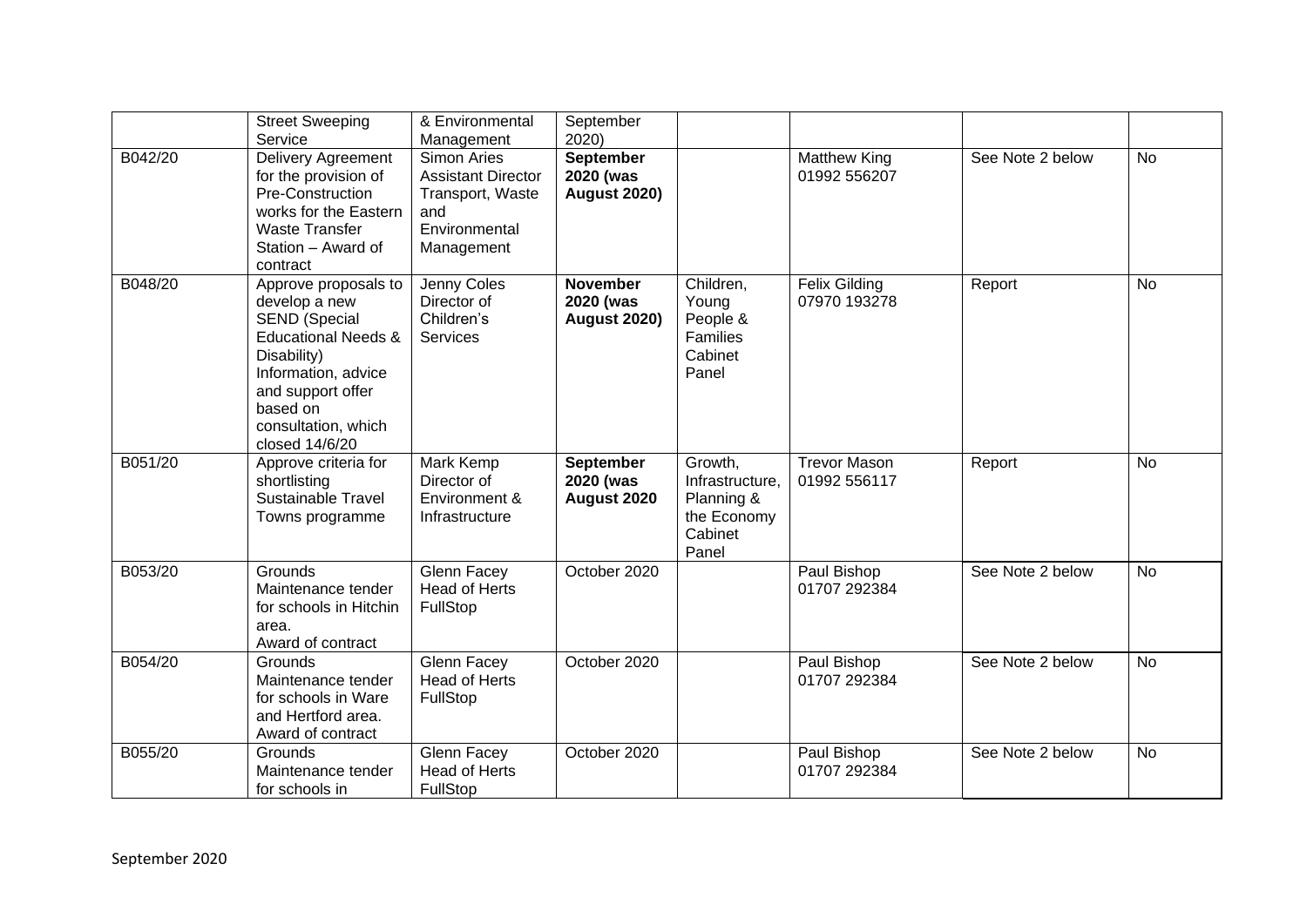|         | Bishops Stortford,<br>Buntingford and<br>Puckeridge area.<br>Award of contract                                                                             |                                                                       |                   |                                     |                  |           |
|---------|------------------------------------------------------------------------------------------------------------------------------------------------------------|-----------------------------------------------------------------------|-------------------|-------------------------------------|------------------|-----------|
| B056/20 | <b>Grounds</b><br>Maintenance tender<br>for schools in<br>Stevenage (primary<br>schools) area.<br>Award of contract                                        | <b>Glenn Facey</b><br><b>Head of Herts</b><br>FullStop                | October 2020      | Paul Bishop<br>01707 292384         | See Note 2 below | <b>No</b> |
| B057/20 | <b>Grounds</b><br>Maintenance<br>tender for schools<br>in Stevenage<br>(secondary<br>schools) area.<br>Award of contract                                   | <b>Glenn Facey</b><br><b>Head of Herts</b><br>FullStop                | October 2020      | Paul Bishop<br>01707 292384         | See Note 2 below | <b>No</b> |
| B058/20 | <b>Grounds</b><br>Maintenance<br>tender for schools<br>in Letchworth area.<br>Award of contract                                                            | <b>Glenn Facey</b><br><b>Head of Herts</b><br>FullStop                | October 2020      | Paul Bishop<br>01707 292384         | See Note 2 below | <b>No</b> |
| B059/20 | Grounds<br>Maintenance<br>tender for Facilities<br>Management sites,<br>Children's<br>Services, Adult<br>Care Services,<br>Libraries. Award of<br>Contract | Glenn Facey<br><b>Head of Herts</b><br>FullStop                       | October 2020      | Paul Bishop<br>01707 292384         | See Note 2 below | <b>No</b> |
| B062/20 | Contract for the<br>provision of<br>container haulage<br>services, recycled<br>metals disposal                                                             | Simon Aries,<br>Assistant<br><b>Director</b><br>Transport,<br>Waste & | September<br>2020 | <b>Matthew King</b><br>01992 556207 | See Note 2 Below | <b>No</b> |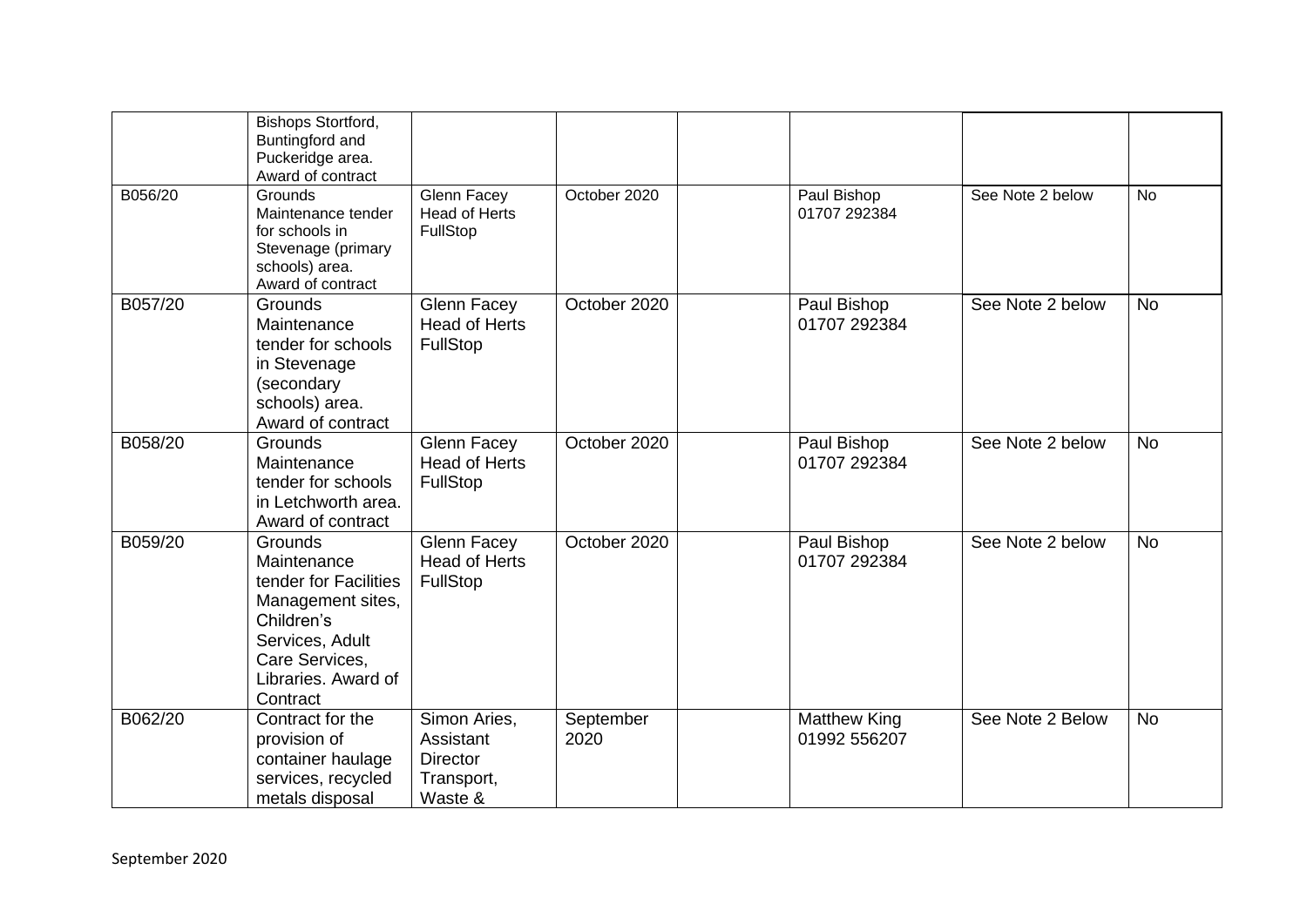|         | and automotive<br>battery disposal.                                                                                                                                                                                                                                                                                                                         | Environmental<br>Management.                                                                          |                   |                                     |                  |           |
|---------|-------------------------------------------------------------------------------------------------------------------------------------------------------------------------------------------------------------------------------------------------------------------------------------------------------------------------------------------------------------|-------------------------------------------------------------------------------------------------------|-------------------|-------------------------------------|------------------|-----------|
| B063/20 | Contract for the<br>provision of dry<br>recyclables, hard<br>plastics and wood<br>disposal.                                                                                                                                                                                                                                                                 | Simon Aries,<br>Assistant<br><b>Director</b><br>Transport,<br>Waste &<br>Environmental<br>Management. | September<br>2020 | <b>Matthew King</b><br>01992 556207 | See Note 2 Below | <b>No</b> |
| B064/20 | Contract for the<br>provision of green<br>waste disposal.                                                                                                                                                                                                                                                                                                   | Simon Aries,<br>Assistant<br><b>Director</b><br>Transport,<br>Waste &<br>Environmental<br>Management. | September<br>2020 | Matthew King<br>01992 556207        | See Note 2 Below | <b>No</b> |
| B065/20 | Implementing<br>Phase 2 of an<br>assistive<br>technology pilot<br>across one locality<br>to test out and<br>evaluate new<br>digital technologies<br>to support people's<br>independence and<br>increase their<br>ability to stay in<br>their own home.<br>Phase 2 to be<br>conducted using<br>the same approach<br>as the initial Proof<br>of Concept pilot | <b>Chris Badger</b><br>Interim Director,<br><b>Adult Care</b><br><b>Services</b>                      | September<br>2020 | <b>Helen Maneuf</b><br>01438 845502 | See Note 2 below | <b>No</b> |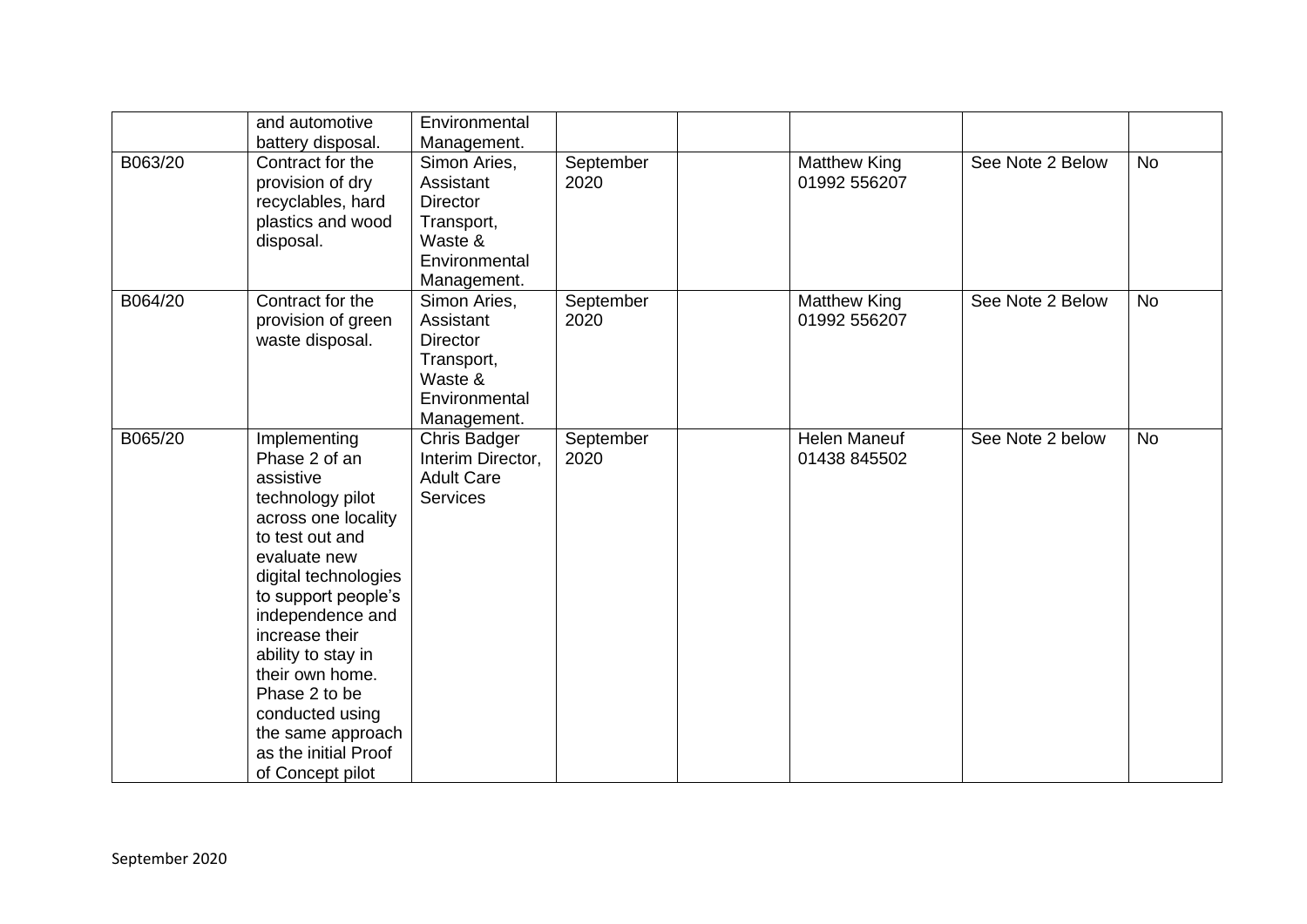| B069/20 | HCC2012262 -<br>Kings Langley<br>Primary School -<br>Undertake heating<br>& domestic<br>pipework<br>replacement<br>(including heating<br>emitters) &<br>upgrade to plant<br>room | Sass Pledger<br>Assistant<br><b>Director</b><br>Property                         | <b>October</b><br>2020 (was<br><b>September</b><br>2020) | Claire Saban<br>01992 556799           | See Note 2 below           | <b>No</b> |
|---------|----------------------------------------------------------------------------------------------------------------------------------------------------------------------------------|----------------------------------------------------------------------------------|----------------------------------------------------------|----------------------------------------|----------------------------|-----------|
| B070/20 | Pre-Construction<br><b>Services</b><br>Agreement for the<br>provision of a new<br>First School at<br>Buntingford.                                                                | Sass Pledger<br>Assistant<br><b>Director</b><br>Property                         | <b>November</b><br>2020 (was<br><b>October</b><br>2020)  | Jackie Aldridge<br>01992 588138        | See Note 2 below           | <b>No</b> |
| B071/20 | Award of contract<br>for the Sensory<br><b>Support Tender</b>                                                                                                                    | <b>Chris Badger</b><br>Interim Director,<br><b>Adult Care</b><br><b>Services</b> | December<br>2020                                         | Carolyn Gale<br>01438 843474           | See Note 2 below           | <b>No</b> |
| B072/20 | Award of contract<br>for the<br>Communicator and<br><b>Intervenor Service</b>                                                                                                    | Chris Badger<br>Interim Director,<br><b>Adult Care</b><br><b>Services</b>        | December<br>2020                                         | Carolyn Gale<br>01438 843474           | See Note 2 below           | <b>No</b> |
| B073/20 | <b>Shared Managed</b><br><b>Services Contract</b><br>Extension                                                                                                                   | <b>Scott</b><br>Crudgington<br>Director of<br><b>Resources</b>                   | Not before<br>19/09/2020                                 | Anna Morrison<br>01992 588282          | See Notes 2 and 4<br>below | <b>No</b> |
| B074/20 | HCC2012309<br>Project<br><b>Management for</b><br><b>Buntingford First</b><br><b>School</b>                                                                                      | <b>Sass Pledger</b><br><b>Assistant</b><br><b>Director</b><br><b>Property</b>    | Not before<br>06/10/2020                                 | <b>Jackie Aldridge</b><br>01992 588138 | See Note 2 below           | <b>No</b> |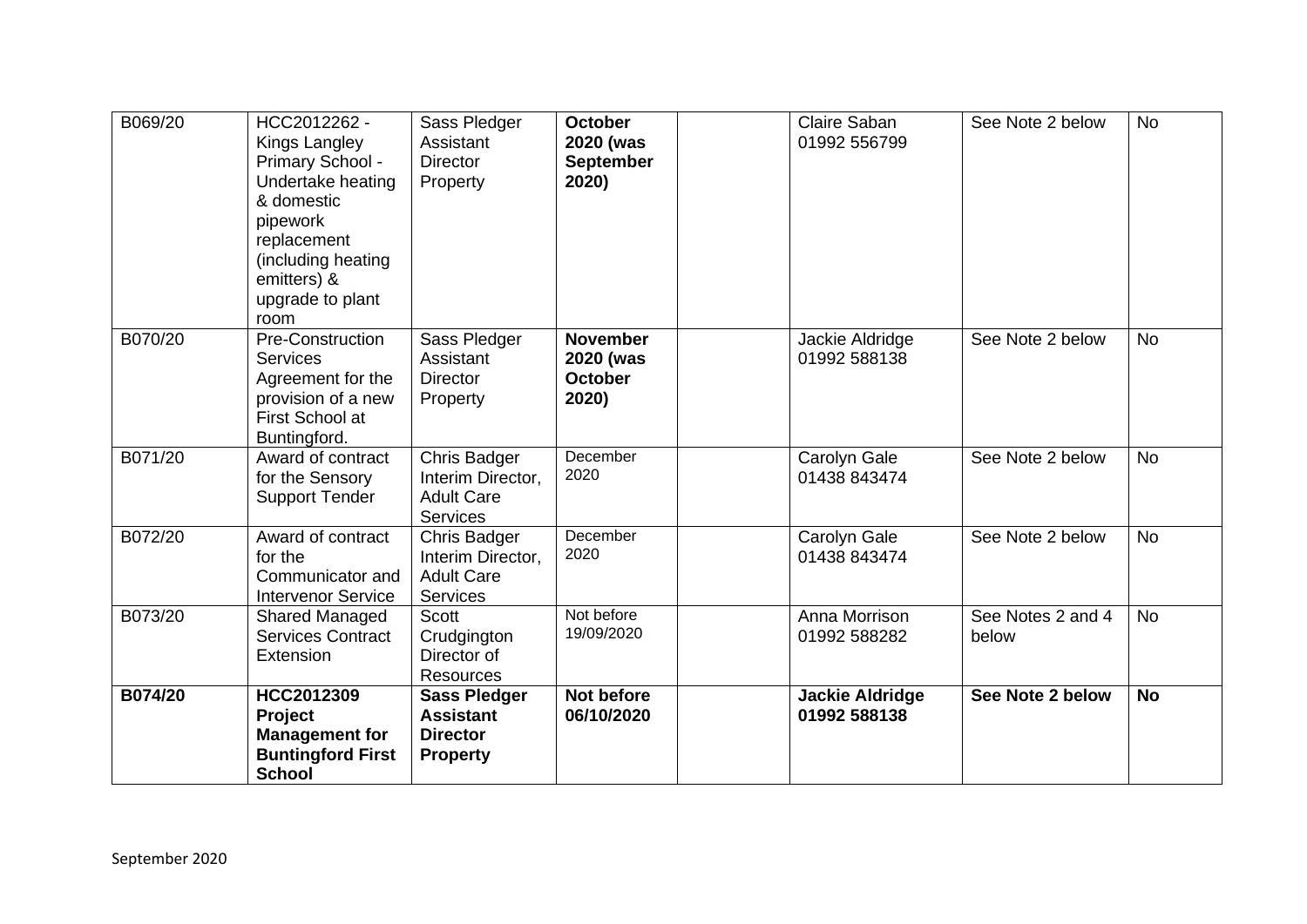| B075/20 | <b>Window Cleaning</b><br>tender for<br><b>Educational and</b><br><b>Non-education</b><br>establishments<br>within<br>Hertfordshire.<br><b>Award of contract</b>                                                                          | <b>Glenn Facey</b><br><b>Head of Herts</b><br><b>FullStop</b>                                  | Not before<br>06/10/2020 |                                                                                     | <b>Kean Booth</b><br>01707292323     | See Note 2 below | <b>No</b> |
|---------|-------------------------------------------------------------------------------------------------------------------------------------------------------------------------------------------------------------------------------------------|------------------------------------------------------------------------------------------------|--------------------------|-------------------------------------------------------------------------------------|--------------------------------------|------------------|-----------|
| B076/20 | <b>Framework</b><br><b>Agreement for</b><br>the Supply of Cut<br>Paper & Card<br><b>Size A3 &amp; A4</b>                                                                                                                                  | <b>Glenn Facey</b><br><b>Head of Herts</b><br><b>FullStop</b>                                  | January<br>2021          |                                                                                     | <b>Louise Bagley</b><br>01707 292431 | See Note 2 below | <b>No</b> |
| B077/20 | Recommissioning<br>of Overnight<br><b>Short Breaks for</b><br><b>CYP (Children &amp;</b><br><b>Young People)</b><br>with SEND<br>(Special<br><b>Educational</b><br>Needs &<br>Disability) and/or<br><b>Complex Health</b><br><b>Needs</b> | <b>Marion Ingram</b><br><b>Operations</b><br>Director,<br><b>Specialist</b><br><b>Services</b> | January 2021             | Children,<br>Young<br>People &<br><b>Families</b><br><b>Cabinet</b><br><b>Panel</b> | <b>Julie Reddish</b><br>01438 845433 | See Note 2 below | <b>No</b> |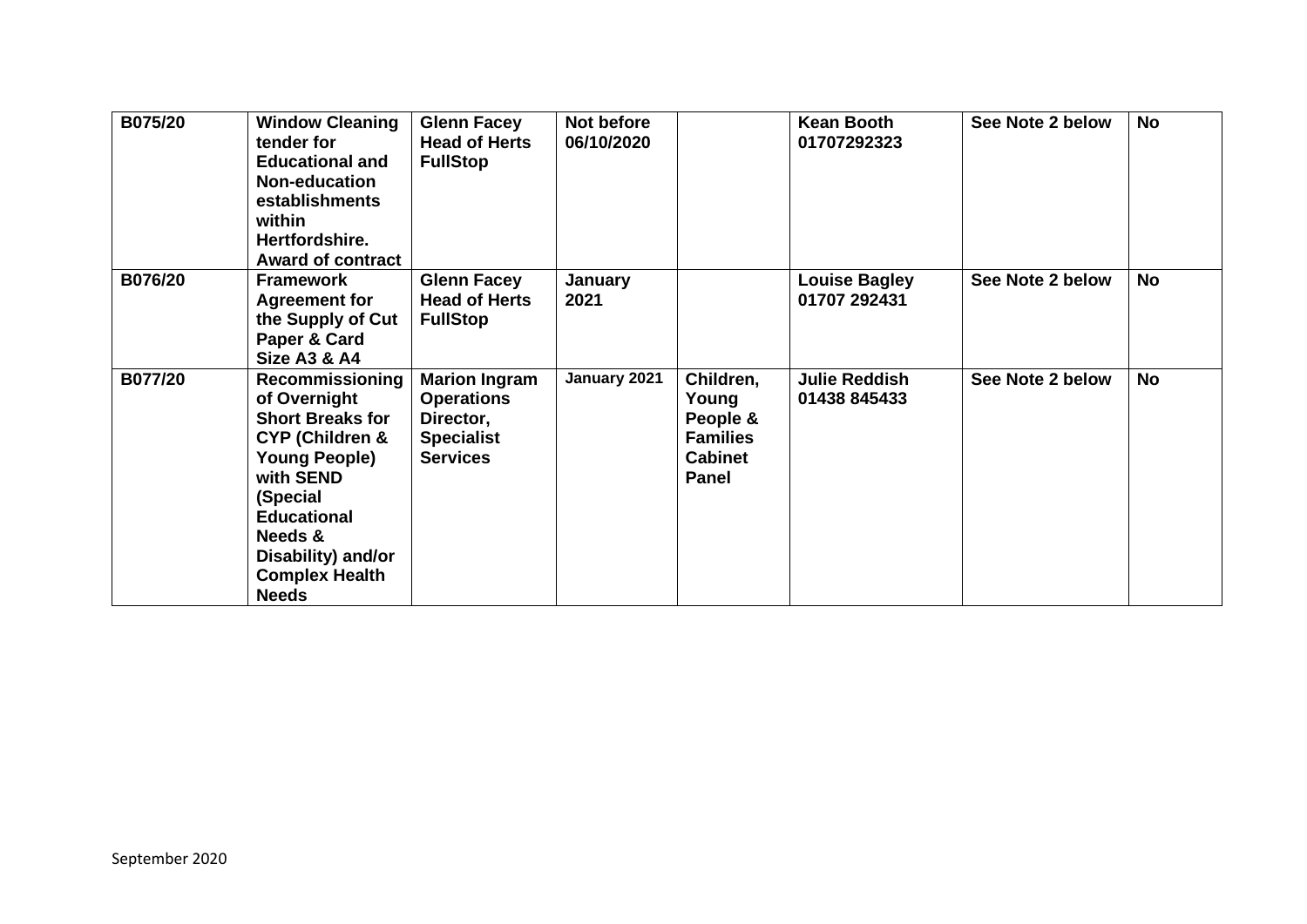#### **Notes:**

- 1. CBC contract = on behalf of 17 local authority members of the Central Buying Consortium<br>2. Quality and price evaluation derived from tenderers' submissions (which may contain exer
- 2. Quality and price evaluation derived from tenderers' submissions *(which may contain exempt information and if so will not be available for public inspection)*
- 3. Collaborative contract with one or more authorities (not a CBC contract)
- 4. Part II (due to 'Information relating to the financial or business affairs of any particular person (including the Council')".

If you have any general enquiries about this Forward Plan - contact Deborah Jeffery, Assistant Manager, Democratic Services, 01992 555563 Email: [deborah.jeffery@hertfordshire.gov.uk](mailto:deborah.jeffery@hertfordshire.gov.uk) 

**QUENTIN BAKER, CHIEF LEGAL OFFICER**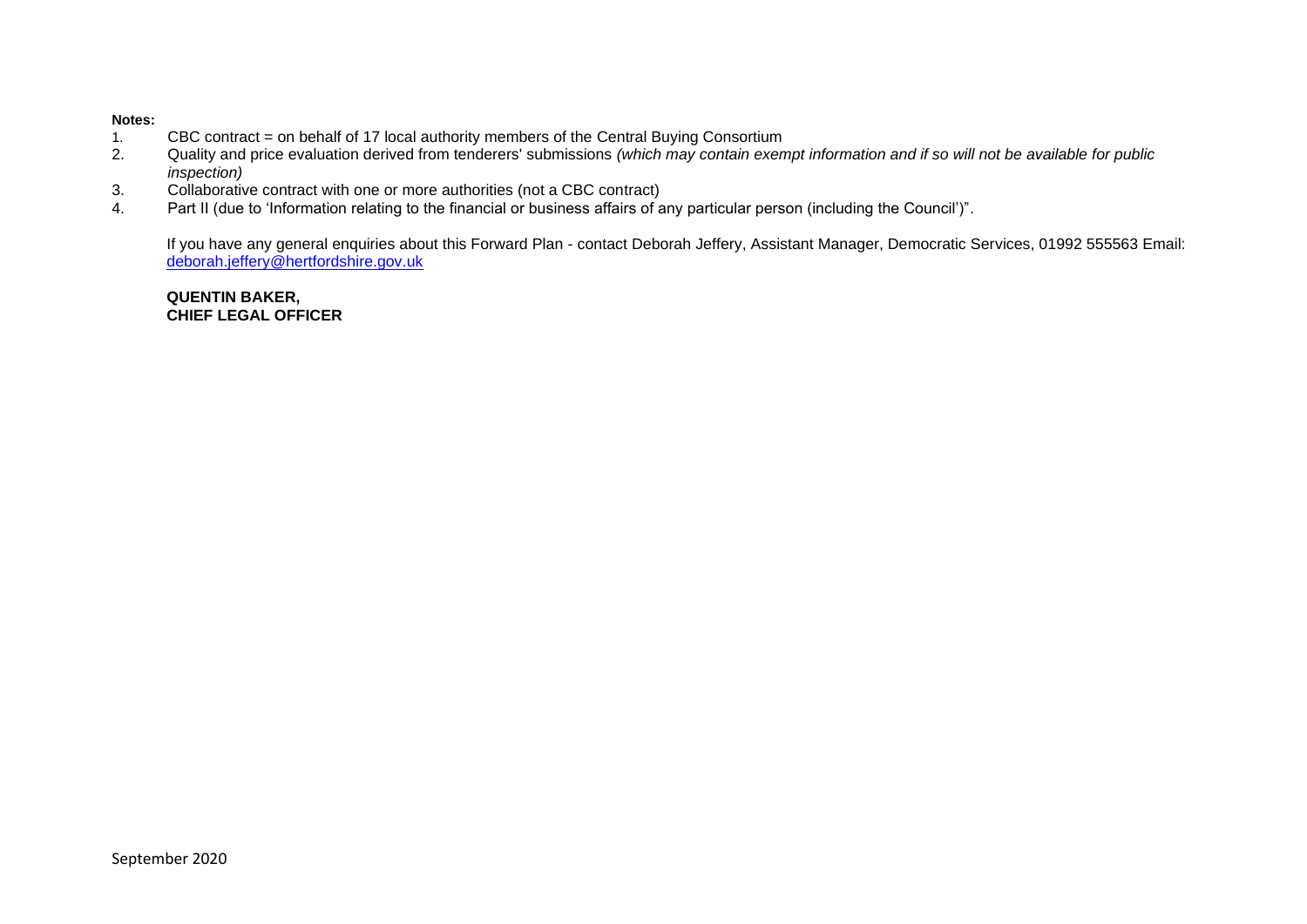

## **HERTFORDSHIRE COUNTY COUNCIL**

**FORWARD PLAN Notice of (a) key and other decisions likely to be made on behalf of the County Council by Cabinet, (b) key decisions likely to be made on behalf of the County Council by Officers and (c) decisions on Traffic Regulation Orders likely to be made by Officers on behalf of the County Council in the period 1 October 2020 – 30 January 2021** 

# **Published: 7th September 2020**

[Note: Key decisions and other decisions due to be reached in September 2020 but not yet made remain listed (notice of these items was given in the Forward Plan issued on 4 August 2020)]

| Location                                        | <b>Proposed Restriction</b>                                                         |
|-------------------------------------------------|-------------------------------------------------------------------------------------|
| Andrews Lane, Cheshunt                          | 30mph Speed Limit                                                                   |
| Bryanstone Road, Waltham Cross                  | <b>Waiting Restrictions</b>                                                         |
| Blindman's Lane / Clarendon Road, Cheshunt      | <b>Waiting Restrictions</b>                                                         |
| Southmead Crescent / Marshcroft Drive, Cheshunt | <b>Waiting Restrictions</b>                                                         |
| Old Highway, Hoddesdon                          | <b>Waiting Restrictions</b>                                                         |
| Clarendon Road, Waltham Cross                   | <b>Waiting Restrictions</b>                                                         |
| New River Bridge (Essex Road), Hoddesdon        | Waiting Restrictions, Prohibition of Motor Vehicles,<br><b>Pedestrian Crossings</b> |

## **TRAFFIC REGULATION ORDERS**

#### **Broxbourne**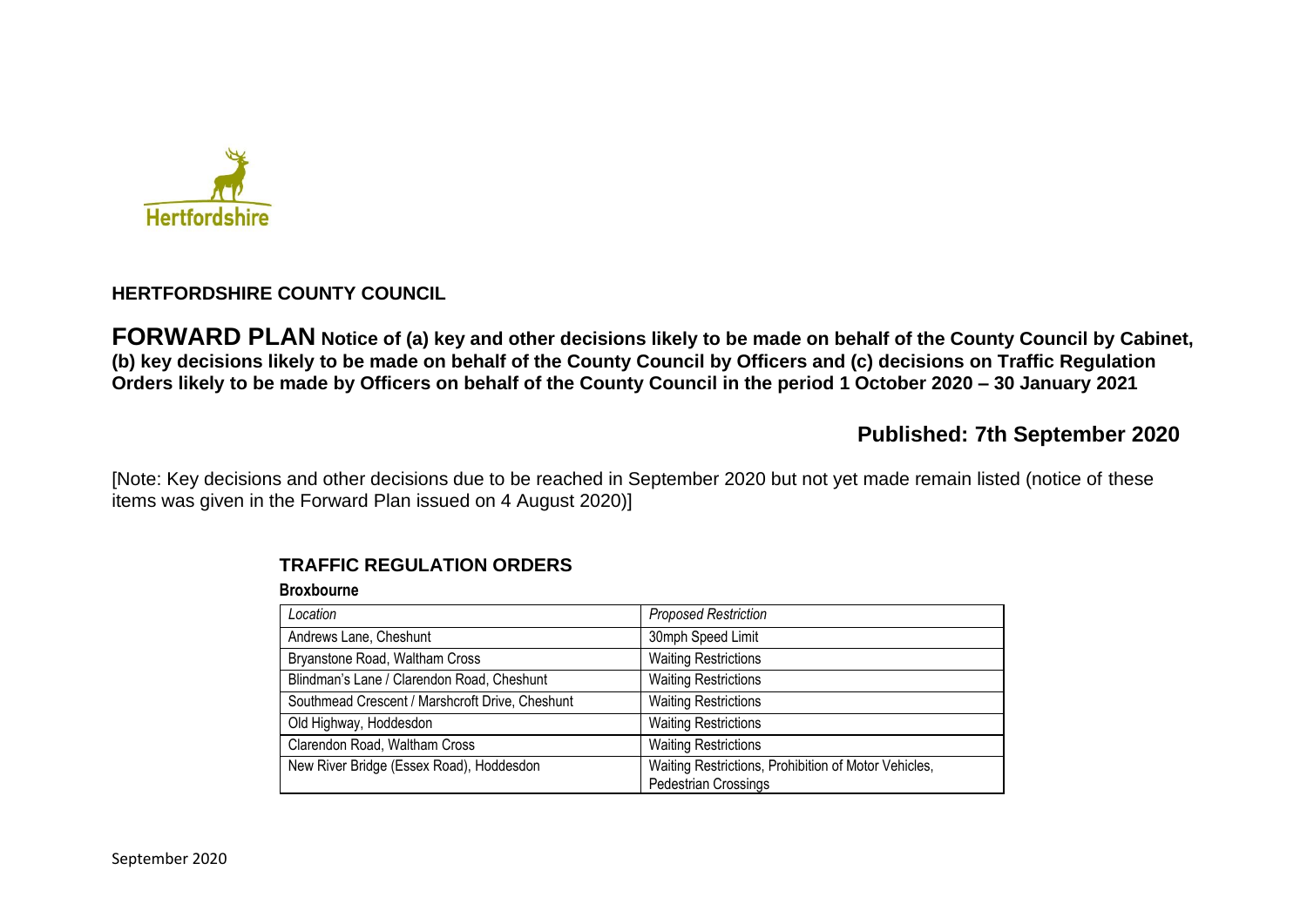#### **East Herts**

| Location                                              | <b>Proposed Restriction</b>                                  |
|-------------------------------------------------------|--------------------------------------------------------------|
| <b>Hertford Town Centre</b>                           | Experimental Pedestrian Zone                                 |
| Crane Mead, Ware                                      | <b>Waiting Restrictions, Road Humps</b>                      |
| Ermine Street, Norris Way etc, Buntingford            | <b>Waiting Restriction</b>                                   |
| Newlands Avenue, Lovett Close etc, Bishop's Stortford | <b>Waiting Restrictions</b>                                  |
| Kiffin Road / Kitchener Road, Bishop's Stortford      | 20mph Speed Limit                                            |
| Allerthrop Road, Bishop's Stortford                   | Road Humps                                                   |
| Wentworth Drive/Sunningdale, Bishop's Stortford       | <b>Waiting Restrictions</b>                                  |
| South Road/Saffron Meadow, Standon                    | <b>Waiting Restrictions</b>                                  |
| Fairway, Sawbridgeworth                               | <b>Waiting Restrictions</b>                                  |
| Cambridge Road, Sawbridgeworth                        | <b>Waiting Restrictions</b>                                  |
| Anchor Street & Unnamed Roads, Bishop's Stortford     | Waiting Restrictions, Prohibition of Driving, Prohibition of |
|                                                       | Turns, Goods Vehicle Loading Bay, Pedestrian Crossing,       |
|                                                       | Road Humps, 20mph Speed Limit                                |
| Marsh Lane, Ware                                      | <b>Waiting Restrictions, Parking Places</b>                  |
| A602 Watton-at-Stone Bypass                           | 50mph Speed Limit                                            |
| Maidenhead Street, Hertford                           | <b>Restricted Zone</b>                                       |
| A120 Little Hadham Bypass                             | 40 & De-restricted mph Speed Limits, Cycle Track             |

#### **Dacorum**

| Location                                           | <b>Proposed Restriction</b>                               |
|----------------------------------------------------|-----------------------------------------------------------|
| Bridgewater Road, Berkhamsted                      | <b>Waiting Restrictions</b>                               |
| Various Roads, Berkhamsted (2)                     | <b>Waiting Restrictions</b>                               |
| A4147 Maylands Avenue, Hemel Hempstead             | <b>Revocation Waiting Restrictions</b>                    |
| A4251 London Road / Magenta Court, Hemel Hempstead | <b>Waiting Restrictions</b>                               |
| Breakspear Way, Hemel Hempstead                    | Waiting Restrictions, 50mph Speed Limit, Pedestrian       |
|                                                    | Crossing                                                  |
| Buncefield Lane, Hemel Hempstead                   | Prohibition of Driving, Prohibition of Turns except Pedal |
|                                                    | Cycles                                                    |
| Brook Street, Tring                                | <b>Waiting Restrictions</b>                               |

#### **St. Albans**

| Location                 | <b>Proposed Restriction</b> |
|--------------------------|-----------------------------|
| Langley Grove, Sandridge | <b>Waiting Restriction</b>  |
| Harpenden Lane, Redbourn | <b>Waiting Restrictions</b> |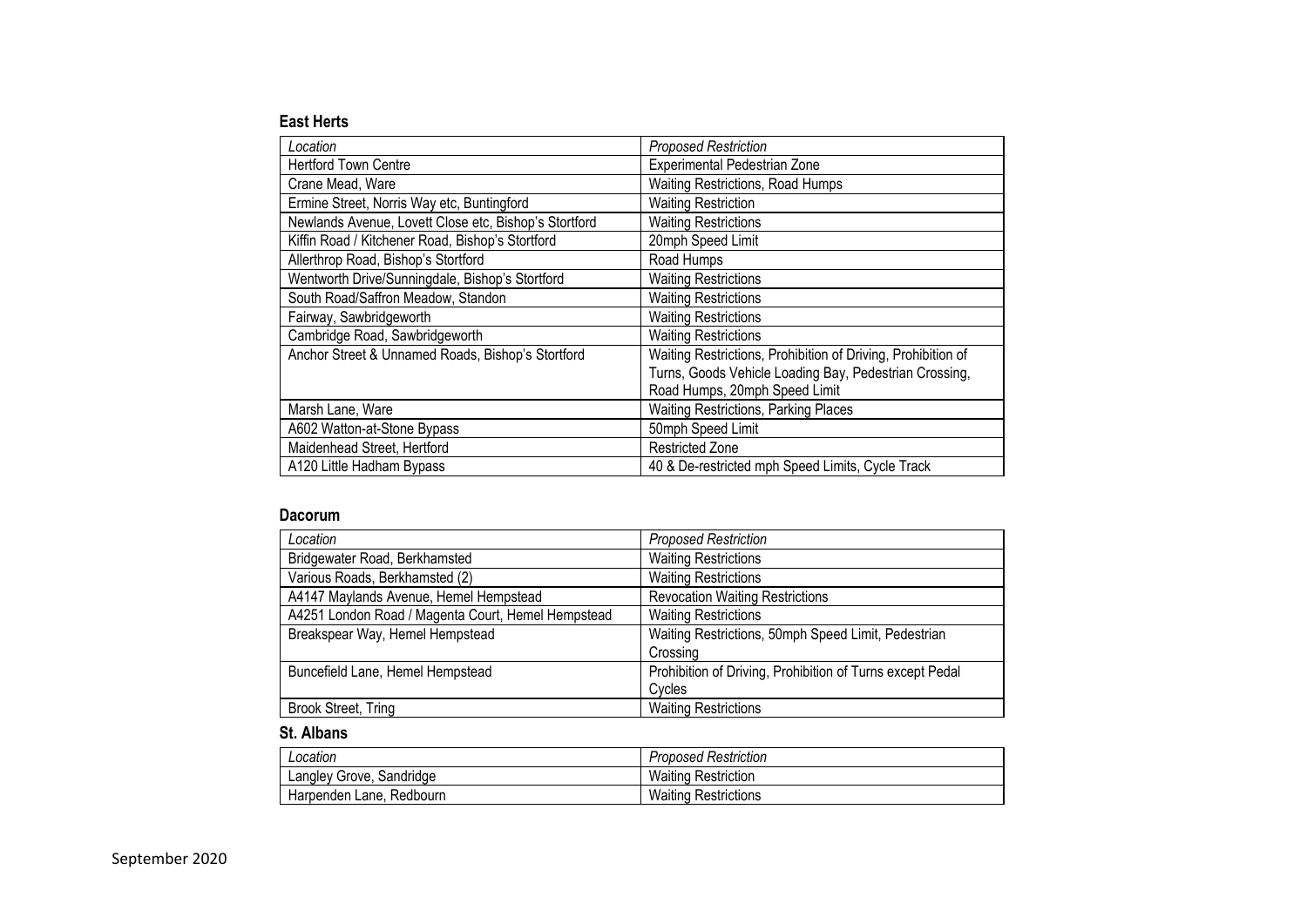| Harpenden<br>'Ioranca<br>Road<br>'اoاب<br>GHUG | Humps<br>. .<br>koad |
|------------------------------------------------|----------------------|
|------------------------------------------------|----------------------|

### **Welwyn Hatfield**

| Location                            | <b>Proposed Restriction</b>                                |
|-------------------------------------|------------------------------------------------------------|
| Welwyn Garden City Town Centre      | Restricted Zone, Pedestrian Zone, 20mph Speed Limit, Cycle |
|                                     | Lane, One Way Traffic, Parking Places, Road Humps          |
| Fretherne Road, Welwyn Garden City  | Prohibition of Motor Vehicles                              |
| Bridgefields, Welwyn Garden City    | <b>Waiting Restrictions</b>                                |
| Chipmunk Chase, Hatfield            | <b>Waiting Restrictions</b>                                |
| Boundary Lane/Elliott Close, Welwyn | <b>Waiting Restrictions</b>                                |
| High View, Hatfield                 | One Way, 20mph speed limit                                 |
| Appletree Way, Welwyn Garden City   | <b>Waiting Restrictions</b>                                |

### **North Herts**

| Location                               | <b>Proposed Restriction</b>              |
|----------------------------------------|------------------------------------------|
| Various Roads, Hitchin                 | <b>Waiting Restrictions</b>              |
| Various Roads, Letchworth              | <b>Experimental Waiting Restrictions</b> |
| A505 Royston Bypass                    | 50mph Speed Limit                        |
| York Road, Hitchin                     | School Keep Clear Markings               |
| Bearton Road, Hitchin                  | <b>Waiting Restrictions</b>              |
| Baldock Road, Royston                  | 50mph Speed Limit                        |
| Norton Way South etc, Letchworth       | Waiting Restrictions, Road Humps         |
| Durham Way, Royston                    | <b>Waiting Restrictions</b>              |
| York Way, Royston                      | <b>Waiting Restrictions</b>              |
| Holwell Road, Pirton                   | 30mph Speed Limit                        |
| Cranborne Avenue/The Ridgeway, Hitchin | <b>Waiting Restrictions</b>              |
| Wymondley Road, Hitchin                | <b>Waiting Restrictions</b>              |

#### **Stevenage**

| Location                      | <b>Proposed Restriction</b>                                         |
|-------------------------------|---------------------------------------------------------------------|
| Coreys Mill Depot Access Road | Experimental Waiting Restrictions, Prohibition of Motor<br>Vehicles |

#### **Hertsmere**

| .ocation<br>. | <b>STATE</b><br>Restriction<br>nosed<br>.<br>.<br>. UUU<br>. |
|---------------|--------------------------------------------------------------|
|---------------|--------------------------------------------------------------|